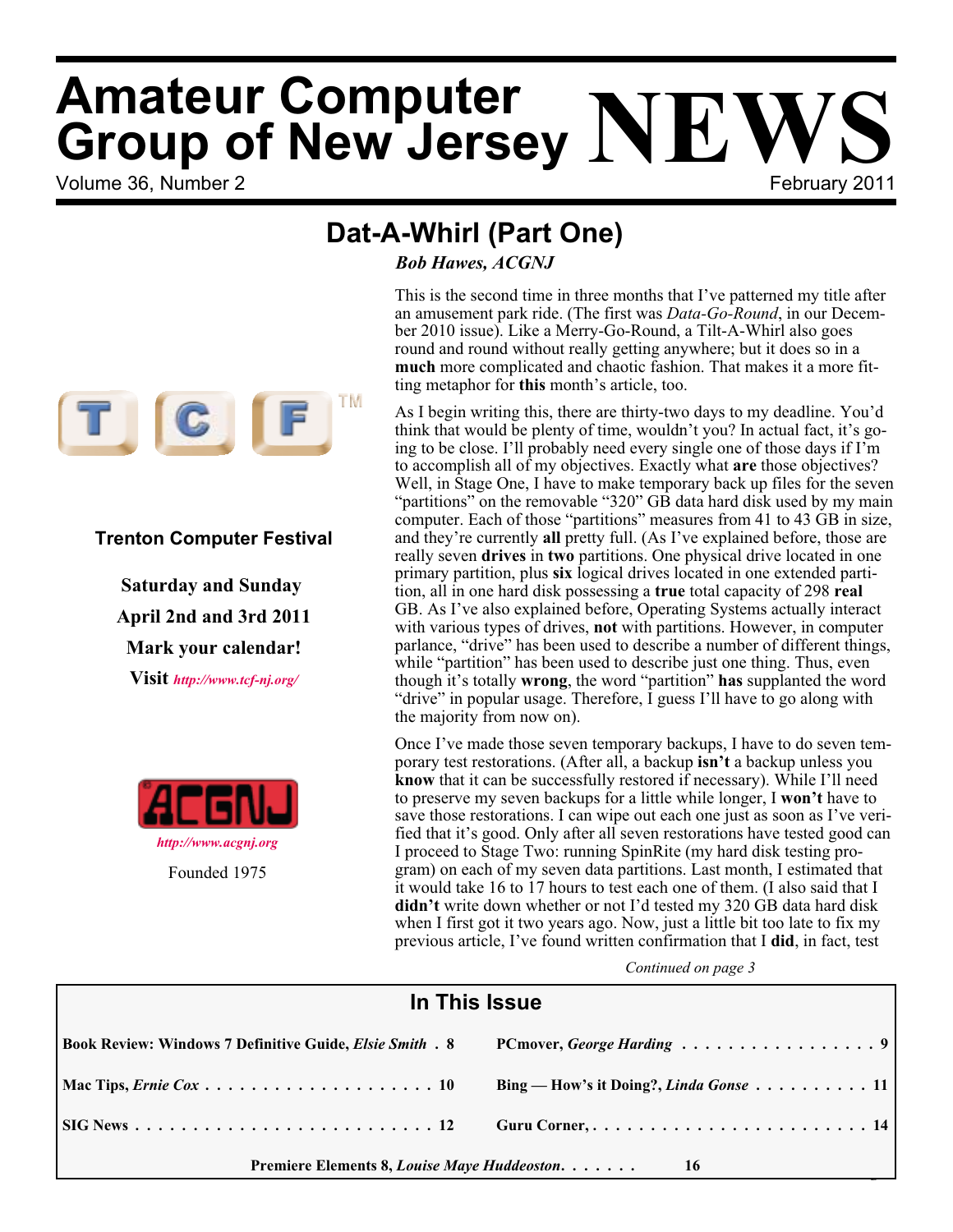### **Officers, Directors and Leaders**

| <b>Officers</b>                |                  |                    | <b>Board of Directors</b>   |                   |                    |
|--------------------------------|------------------|--------------------|-----------------------------|-------------------|--------------------|
| President                      | Paul Syers       |                    | Director Emeritus           | Sol Libes         | $(609)$ 520-9024   |
| Vice President                 | Evan Williams    | (908) 359-8070     | Through 2012                | Brenda Bell       |                    |
| Treasurer                      | Malthi Masurekar | $(732) 560 - 1534$ |                             | Simon Grindlinger |                    |
| Secretary                      | Seery Syers      |                    |                             | Don McBride       |                    |
| Past President                 | Mike Redlich     | $(908)$ 246-0410   |                             | David McRitchie   |                    |
|                                |                  |                    | Through 2011                | Gregg McCarthy    |                    |
| <b>Special Interest Groups</b> |                  |                    |                             | Arnold Milstein   | $(908)$ 753-8036   |
| C Languages                    | Bruce Arnold     | $(908)$ 735-7898   |                             | John Raff         | $(973)$ 992-9002   |
| Firefox Activity               | David McRitchie  |                    |                             | <b>Bob Hawes</b>  |                    |
| Genealogy                      | Frank Warren     | $(908)$ 756-1681   | <b>Standing Committees</b>  |                   |                    |
| Hardware                       | Mike Reagan      |                    | APCUG Rep.                  | Frank Warren      | $(908) 756 - 1681$ |
| Investing                      | Jim Cooper       |                    | Facilities                  | John Raff         | $(973)$ 992-9002   |
| Java                           | Michael Redlich  |                    | Financial                   | Evan Williams     | $(908)$ 359-8070   |
| Layman's Forum                 | Matthew Skoda    | $(908)$ 359-8842   | Historian                   | Lenny Thomas      |                    |
| <b>LUNICS</b>                  | Andreas Meyer    |                    | Membership                  | open              |                    |
| NJ Gamers                      | Gregg McCarthy   |                    | Newsletter                  | <b>Bob Hawes</b>  |                    |
| WebDev                         | Evan Williams    | $(908)$ 359-8070   | Publicity                   | Gregg McCarthy    |                    |
| <b>Window Pains</b>            | John Raff        | $(973)$ 992-9002   | <b>Trenton ComputerFest</b> | Mike Redlich      | $(908)$ 246-0410   |
|                                |                  |                    | Vendor Liaison              | Arnold Milstein   | $(908)$ 753-8036   |
|                                |                  |                    | Webmaster                   | John Raff         | $(973)$ 992-9002   |

### **ACGNJ News**

#### **Editor**

Barbara DeGroot 145 Gun Club Road Palmerton PA 18071 Tel: (570) 606-3596 bdegroot@ptd.net

**ACGNJ News** is published by the Ama- teur Computer Group of New Jersey, In- corporated (ACGNJ), PO Box 135, Scotch Plains NJ 07076. ACGNJ, a non-profit ed- ucational corporation, is an independent computer user group. Opinions expressed herein are solely those of the individual author or editor. This publication is **Copy-**<br>**right**  $\bigcirc$  2011 by the Amateur Computer<br>**Group of New Jersey, Inc., all rights re-Group of New Jersey, Inc., all rights re- served. Permission to reprint with ap- propriate credit is hereby given to non-profit organizations.**

**Submissions:** Articles, reviews, cartoons, illustrations. Most common formats are ac- ceptable. Graphics embedded in the docu- ment must also be included as separate files. Fax or mail hard copy and/or disk to editor; OR e-mail to Editor. Always confirm. Date review and include name of word processor used, your name, address and phone *and* name, address and phone of manufacturer, if available.

**Tips for reviewers:** Why does anyone need it? Why did you like it or hate it? Ease (or difficulty) of installation, learning and use. Would you pay for it?

**Advertising:** Non-commercial announce- ments from members are free. Commercial ads 15 cents per word, \$5 minimum. Camera ready display ads: Full page (7 x 10 inches) \$150, two-thirds page  $(4\frac{1}{2} \times 10)$  \$115, half-page \$85, one-third \$57, quarter \$50, eighth \$30. Discount 10% on 3 or more con- secutive insertions. Enclose payment.

**Publication Exchange:** Other computer user groups are invited to send a subscription to ACGNJ at the address below. We will re- spond in kind.

**Address Changes** should be emailed to *membership@acgnj.org* or sent to ACGNJ at the address below.

**Membership**, including subscription: 1 year \$25, 2 years \$40, 3 years \$55. Additional family members: \$10 each per year. Student : 1 year \$20. Senior citizen (over 65) 1 year \$20, 3 years \$45. Send your name, address and payment to ACGNJ, PO Box 135, Scotch Plains NJ 07076.

**Typographic Note**: The ACGNJ News is produced using Corel Ventura 5. Font fami- lies used are Times New Roman (TT) for body text, Arial (TT) for headlines.

### **E-Mail Addresses**

Here are the e-mail addresses of ACGNJ Officers, Directors and SIG Leaders (and the Newsletter Editor). This list is also at (*<http://www.acgnj.org/officers.html>*).

| Bruce Arnold         | barnold@ieee.org                     |
|----------------------|--------------------------------------|
| Jim Cooper           | jim@thecoopers.org                   |
| Barbara DeGroot      | bdegroot@ptd.net                     |
| Mark Douches         | pcproblems@pobox.com                 |
| David Eisen          | ultradave@gmail.com                  |
| <b>Bill Farrell</b>  | wfarr18124@aol.com                   |
| Manuel Goyenechea    | Goya@acgnidotnetsig.org              |
| <b>Bob Hawes</b>     | bob.hawes@acgnj.org                  |
| Sol Libes            | sol@libes.com                        |
| Malthi Masurekar     | malthirm@verizon.net                 |
| Don McBride          | don@mcbride.name                     |
| Gregg McCarthy       | greggmajestic@gmail.com              |
| David McRichie       | dmcritchie@hotmail.com               |
| Andreas Meyer        | lunics@acgni.org                     |
| Arnold Milstein      | mrflark@yahoo.com                    |
| John Raff            | $\overline{\text{iohn}(a)}$ raff.com |
| Mike Redlich         | mike@redlich.net                     |
| Matt Skoda           | som359@aol.com                       |
| Keith Sproul         | ksproul@noc.rutgers.edu              |
| Paul Syers           | paul.syers@acgnj.org                 |
| Lenny Thomas         | lenny.thomas@acgnj.org               |
| <b>Scott Vincent</b> | scottvin@optonline.net               |
| Frank Warren         | kb4cyc@webwarren.com                 |
| Evan Williams        | ewilliams@collaboron.com             |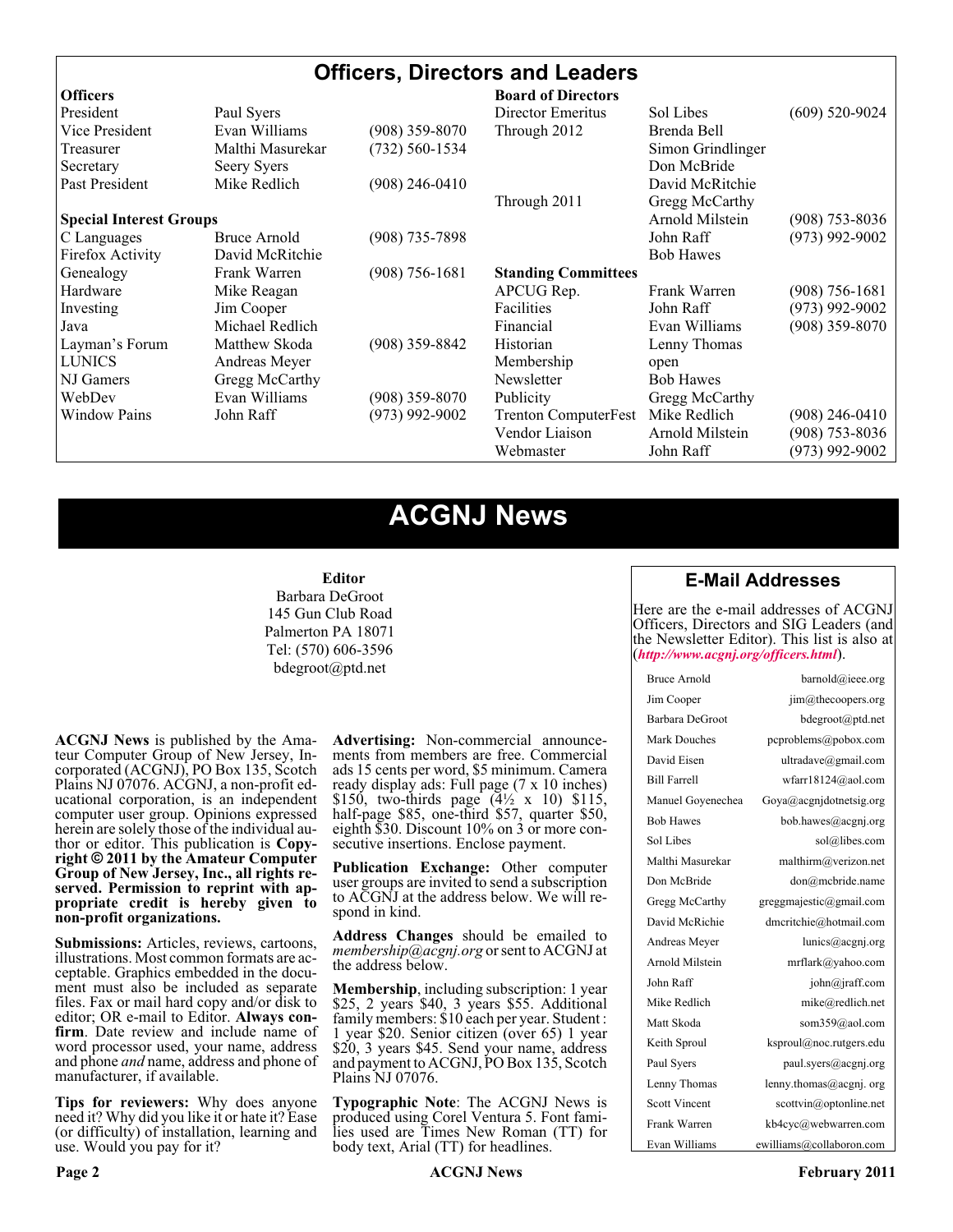it; and that it tested perfectly). Only if SpinRite finds that all seven partitions currently residing on that disk are **still** in perfect condition can I proceed to Stage Three: figuring out some way to easily, regularly and thoroughly back up all of that data. Well, those are my plans, anyway. We'll see what actually happens.

### **Stage Zero, Gathering My "Tools"**

So what are my options for Stage One? To hold backup files for the estimated 260 GB of data in my seven partitions, I really have only one viable target: my "One Terabyte" USB Expansion Drive. (It has a true capacity of 931.51 GB, and only 155.11 GB of that is currently in use). While I don't yet have anything that I would consider to be a real backup program for data, I do have those drive imaging programs that I've examined recently. Of them, which do I know for a fact can write their output files to a USB hard disk? Clonezilla (CZ), Image for DOS (IFD) and Image for Linux (IFL). Which do I think can probably write to a USB hard disk? FSArchiver (aka File System Archiver, or FSA) and Partimage (aka Partition Image, or PI). When I first tested PI (in *Hold That Ghost*, my article for the November 2007 issue of ACGNJ News), I described how I mounted a DVD so that PI could access it. Surely, if I could do that, I can figure out a way to let FSA and PI access a USB disk. (Anybody out there who thought "Don't call me Shirley" should be both proud and ashamed of themselves).

Finally, which can't write to a USB disk? That would be Ghost for DOS. Since IFD can do it, it is possible. However, IFD boots TBOS (TeraByte Operating System, pronounced tee-boss), its own proprietary DOS version; and all the IFD connectivity functions seem to be built in. Thus, I can't "borrow" their USB driver, and I haven't found a corresponding driver for MS-DOS 8 (my Ghost boot floppy's current operating system) or FreeDOS 1.0 (my only current alternative). So for now, anyway, Ghost for DOS bites the dust.

That gives me only five imaging programs (CZ, FSA, IFD, IFL and PI) to use on seven partitions. Now, I could just double up on two of them; but I really should take this unexpected opportunity to look at some other programs that I haven't tested before (even though they involve the dreaded "W" word). So I downloaded trial versions of Image for Windows 2.61 (IFW) and Acronis True Image Home 2011 (ATI). Norton Ghost for Windows (GFW) is up to version 15.0, but they don't seem to have a trial download. However, I still have my GFW 9.0 CD from 2004, when their misleading advertisements made me think it also contained the final release of Ghost for DOS. (Actually, it didn't. They just threw in a complete copy of their previous CD (Norton Ghost 2003), which did contain both DOS and Windows versions). The IFW download was 6.9 MB, the ATI download was 159.3 MB, and the GFW 9.0 CD contains files totaling 466.7 MB; but that last figure is

*Continued above right Centinued below left*

misleading, because a lot of that total is "extra" stuff that Symantec Corporation (the manufacturer) added as filler. Hardly anybody ever uses most of those files. (Though I will admit that they do come in handy if you need them). Now I've got eight imaging programs (ATI, CZ, FSA, GFW, IFD, IFL, IFW and PI) to use on those seven partitions. Since IFD and IFL are pretty much identical as far as user options are concerned, I'm going to let IFL sit this one out. If all the others work right, that's OK. If not, I've got a "pinch hitter".

However, before I could even start Stage One, I needed to find a target for the test restorations that I'll have to perform for each of the seven test backups. Unfortunately, I didn't currently have an empty hard disk that was big enough to receive any of my seven partitions. Therefore, I had to clear a disk that was already in use. In *Data-Go-Round*, I mentioned an almost full 80 GB IDE hard disk (true capacity 74.53 GB) that I'd recently removed (for safe keeping) from my multi-use external case. (That case was originally designed to hold an internal IDE CD/DVD drive, but it also works with any IDE hard disk just fine). I couldn't immediately erase that disk, though. I had to copy its files elsewhere first; and for that, too, I had only one viable destination: my "One Terabyte" USB Expansion Drive again. So I created a directory there named WD80, 73G, and copied my files into it. (In case you were wondering about that name, Western Digital was the maker

of that 80 GB disk; and its files totaled just over 73 GB). This brings us to another of my "must have" utilities, which I don't think I've ever mentioned by name before: MD5summer.exe. That's right! MD5summer.exe. A Windows program. Now, there are other MD5 sum generators out there; but this one is so much better that there's really no comparison. In fact, if I hadn't been able to run it under Ubuntu through Wine (the Windows emulator), I might have had to cancel my move to Linux altogether. (Perish the thought). That's how vital I consider this program to be. Its author is Luke Pascoe from New Zealand. (His website is *[www.md5summer.org](http://www.md5summer.org)*). He's released MD5summer under the GNU GPL (General Public License), but so far he's only created Windows versions. (Oh well, maybe someday).

In this case, here's how MD5summer worked: The opening screen featured a directory tree for my computer. Under Ubuntu, all mounted hard disk partitions are displayed as subdirectories of the "media" directory. (I'm sorry, but explaining **un**mounted disks and/or other operating systems is beyond the scope of this article). Below that tree were three buttons: "Create sums", "Verify sums", and "About". In this case, I chose the subdirectory corresponding to my 80 GB hard disk, then pressed "Create sums". That brought me to the "Create list of files to sum" screen, which contained two display areas. On the left was "Folders:" (although it actually displayed **both** directory names and file names), and on the right was "Number of Items:" (which also in-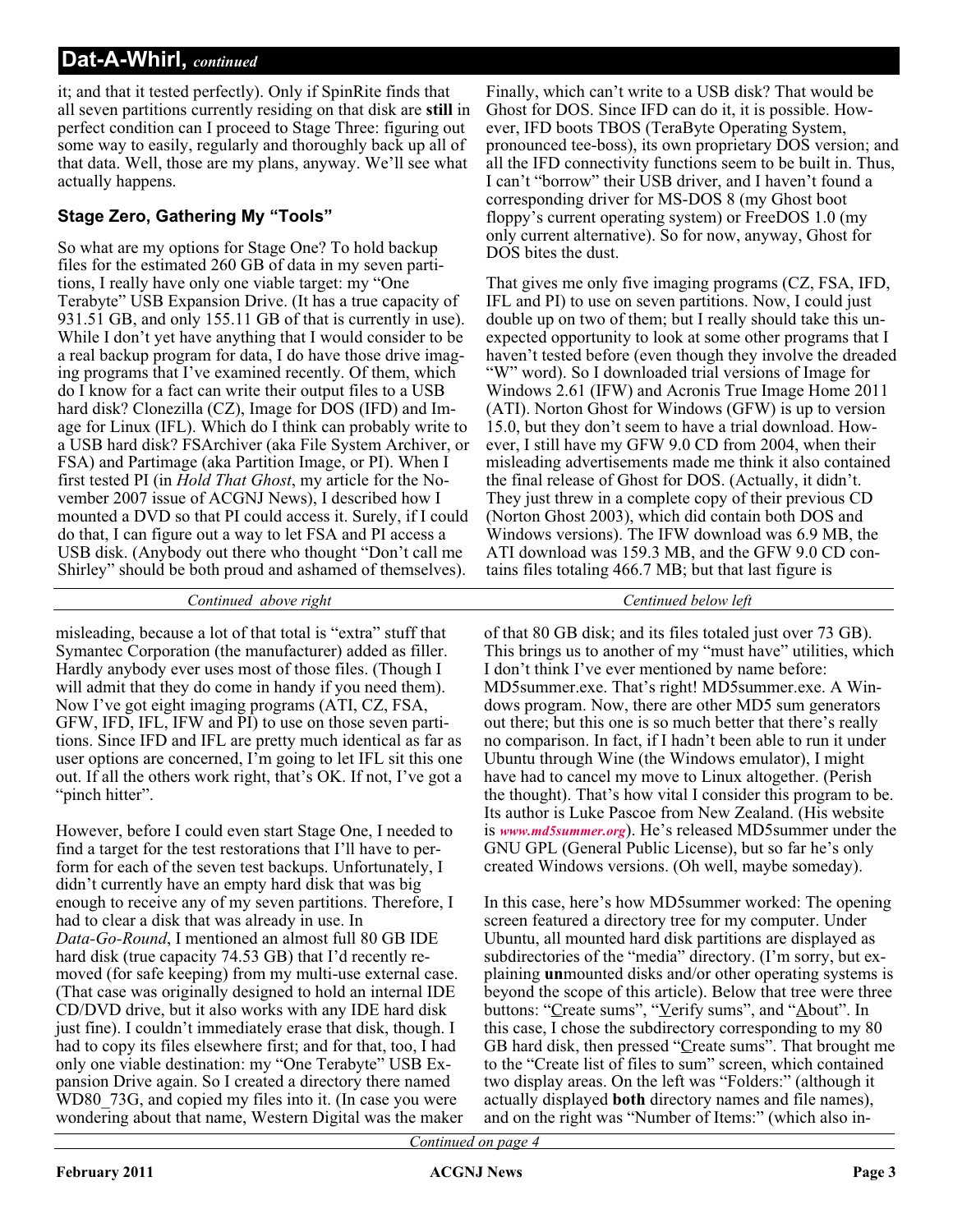cluded a file counter). At the bottom left were four buttons: "Select All", "Clear List", "Add", and "Add recursively". At the bottom right were two buttons: "OK" and "Cancel". In my case, I pressed "Select All", "Add recursively" (which also added **all** the contents of **every** subdirectory selected), and "OK". That brought me to the "MD5sums: Generating..." screen, which contained three display areas. First on the left was an unlabeled area only about a quarter inch wide. Next to that was "File", and on the right was "MD5 Hash". At startup, all of my selected filenames were displayed on the left, with a white circle preceding each one (occupying the space provided by that unlabeled area). As the program ran, the screen scrolled downward. One at a time, each white circle was colored amber as the checksum for its associated file was being calculated. When that was done, the circle was colored green, the newly generated MD5 sum was displayed on the right, and the circle on the following line was colored amber as my calculations continued.

Before I started, my file browser informed me that my hard disk contained 950 files in 31 directories, totaling 73.1 GB. When MD5summer finished (58 minutes and 38 seconds later), it produced a 58.7 **K**B output file made up of 950 lines, each of which contained a checksum and a filename (including its complete directory/subdirectory path). When prompted, I named that file WD80\_73G.MD5. After that (as I indicated two paragraphs above), I copied all the files

*Continued above right Centinued below left*

convenient to have them contained in their corresponding backups. This way, the proper file will **already** be present in each test restoration, ready for use). Before I describe that process, however, maybe I'd better talk a bit about **names** first. When I first began using Ubuntu regularly, I had quite a bit of difficulty figuring out **which** partition was which. That's because Ubuntu, or maybe Gnome (the desktop environment), or maybe Nautilus (the file browser), or maybe even Linux itself (I'm **not** sure what the true culprit was) **hid** their real names from me. (The primary partition was sdb1, and the six logical partitions were sdb5 through sdb10). Instead, they were identified **only** by their sizes. Thus, I saw three instances of "41.8 GB Filesystem", one of "43.1 GB Filesystem", and three of "43.2 GB Filesystem"; and counting down from the top didn't work, either, because they **weren't** in numerical order. On the other hand, Windows used the familiar "letter-colon" system, which it inherited from DOS, and which can be traced even further back to CP/M (Control Program for Microcomputers). I needed identifiers that I could actually write **inside** my partitions. That way, they would **always** be the same, no matter what changeable nomenclature was applied from the outside. I found that in the optional volume labels. I'd used them on my hard disks **a lot** back in the good old DOS days, but hardly at all recently. As I've mentioned in previous articles, I gave my data partitions volume labels that matched the drive letters originally assigned to them by my

(**including** my new checksum file) from my 80 GB hard disk to the new WD80\_73G directory in my One Terabyte USB Expansion Drive. That operation took about 1 hour and 55 minutes. (Unfortunately, or maybe I should say "fortunately", copy operations **don't** display an exact *hh:mm:ss* counter when they've completed their operations). After that, I went into the new WD80\_73G directory and double-clicked on its WD80\_73G.MD5 file. That started MD5summer and brought me directly to the "MD5sums: Generating..." screen; but this time in "Verify sums" mode. The screen was pretty much the same as described above, except that in addition to the circles and filenames on the left, **all** of the previously calculated checksums were also displayed on the right at startup. As the program ran, the screen scrolled downward as before. One at a time, each white circle was colored amber as the checksum for its associated file was being re-calculated, and then compared to the earlier version. This time, the circles were colored green if their comparisons matched, or red if they **didn't**. Obviously, I didn't want any red circles; and luckily, when MD5summer finished (67 minutes and 10 seconds later), I didn't get any. That cleared my 80 GB hard disk for re-use, and I could proceed to Stage One at last. Or could I?

Before I actually made my first backup, though, I had to create MD5 checksum files for each of my seven data partitions. (They're what I'll use to verify that each test restoration came out correctly. So it will be much more

old Windows XP SP2 system. After that, for instance, Windows identified the last logical partition as "K\_DRIVE (K:)", Ubuntu identified it as "K\_DRIVE", and only Linux low level partition-specific utilities identified it as sdb10.

Getting back to MD5summer, D\_DRIVE (Linux name sdb5) contains 14,811 files in 551 directories, totaling 41.4 GB; and its MD5 sum file was created in 39 minutes and 48 seconds. E\_DRIVE (Linux name sdb6) contains 31,427 files in 79 directories, totaling 41.3 GB; and its MD5 sum file was created in 46 minutes and 31 seconds. F\_DRIVE (Linux name sdb7) contains 57 files in 3 directories, totaling 42.0 GB; and its MD5 sum file was created in 29 minutes and 37 seconds. (The G: and H: drives in my old XP system were virtual CD drives, so there **weren't** any corresponding G and H hard disk labels). I\_DRIVE (Linux name sdb8) contains 87 files in 3 directories, totaling 40.4 GB; and its MD5 sum file was created in 28 minutes and 45 seconds. J\_DRIVE (Linux name sdb9) contains 149 files in 14 directories, totaling 33.5 GB; and its MD5 sum file was created in 23 minutes and 45 seconds. K\_DRIVE (Linux name sdb10) contains 73 files in 4 directories, totaling 37.6 GB; and its MD5 sum file was created in 26 minutes and 59 seconds. L\_DRIVE (Linux name sdb**1**) is a special case, formatted in the NTFS file system, and occupying the position that would usually be the C: drive in an XP setup. Because that XP C: drive was actually located on a completely separate hard disk, this partition was assigned the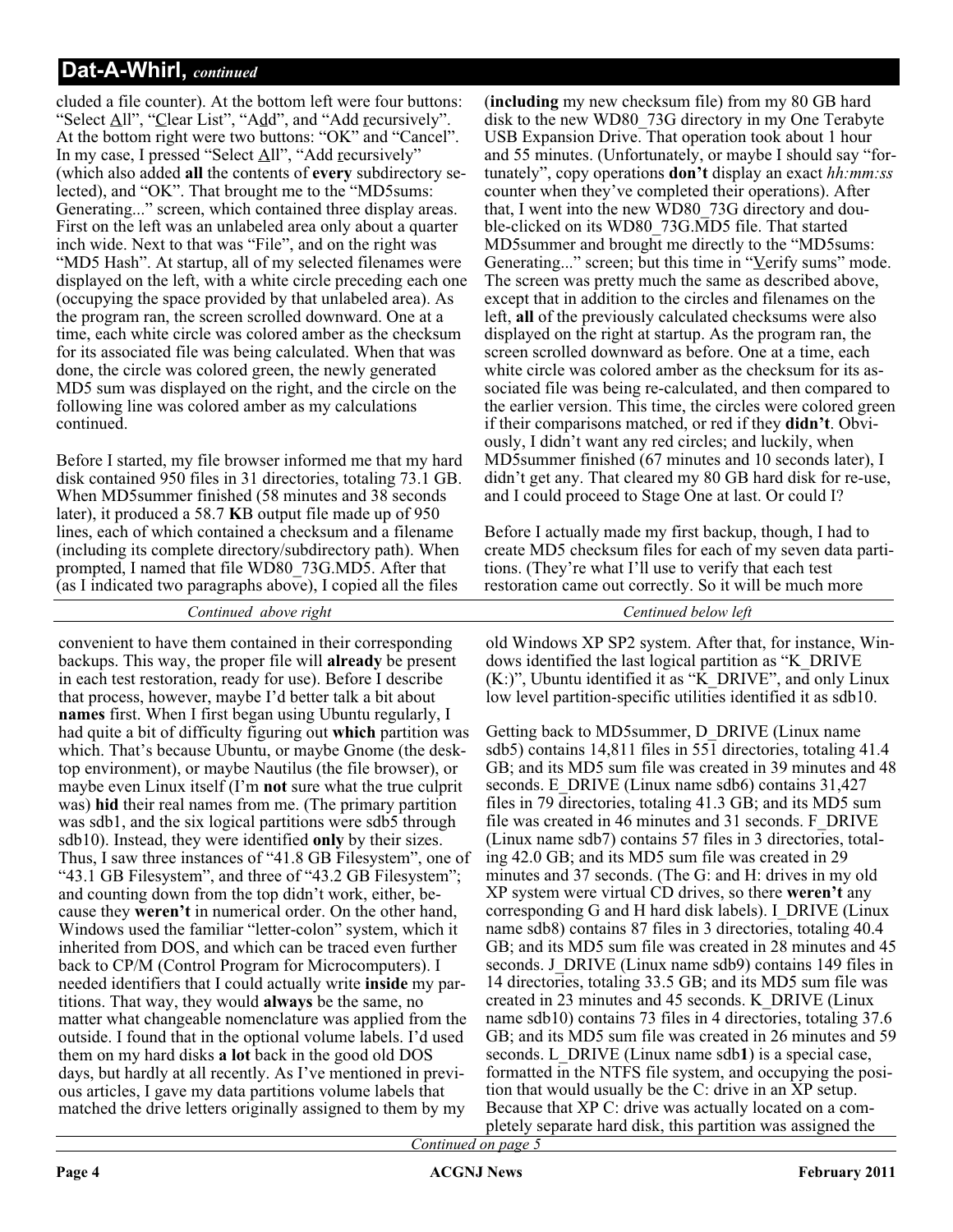higher drive letter L, even though it's actually the **first** partition on the disk. It contains 11,171 files in 1,797 directories, totaling 35.8 GB; and its MD5 sum file was created in 37 minutes and 13 seconds.

### **Stage One, Backup 1 of 7 (Image for DOS)**

Finally ready to actually begin Stage One, I decided to proceed in Linux name order, starting with sdb1 (L\_DRIVE); and using IFD to back it up. After I booted IFD from its floppy, my total backup time was 1 hour, 48 minutes, 12 seconds. However, that included a byte-for-byte comparison. The time for output file creation only was 54 minutes, 35 seconds. Looking on my USB Expansion Drive, I found 17 sequentially named files: 16 measuring 2 GB each, and the last measuring 1.3 GB, for a total of 33.3 GB. (In our November 2009 issue, in *New Blood*, I gave extremely extensive descriptions of both backup and restore operations as performed by IFD. Since that information is still readily available, I'm saving space in this article by not repeating it here).

### **Stage One, Backup 2 of 7 (Clonezilla)**

Then, I proceeded to back up sdb5 (D\_DRIVE), using CZ. After I booted CZ from its Linux live-CD, my total backup time was 2 hours, 34 minutes, 33 seconds (and that's without a byte-for-byte comparison). Looking on my Expansion Drive, I found 21 sequentially named files: 20 measuring 2 GB each, and the last measuring 108.3 MB, for a total of

40.1 GB. In *Hold That Ghost*, and (to a lesser extent) in *Something Spooky?* (in our October 2009 issue), I gave fairly detailed descriptions of CZ operations. Due to space considerations, I won't be repeating any of that here, either.

### **Stage One, Backup 3 of 7 (Partimage)**

My next two backup imaging programs are both included on System Rescue CD, another Linux live-CD. SRCD boots to a command line rather than to a Graphical User Interface. So I had to enter the startx command to launch the GUI, which starts with a terminal window already open. However, before I could use it, I had to verify the names of my source and destination drives. That's because the newer peripheral drivers (which begin every name with an "sd", not just SCSI devices, like in the "good old days") are not as predictable as the older drivers (which began IDE names with an "hd"). In the course of my research for this article, I booted Linux at least a dozen times. Just once, my hard disk names were reversed, so that my USB drive came in as sdb1, while my data drive came in as sdc1, 5, 6, 7, 8, 9 and 10; but even that once was too much. The old "hd" drivers were absolutely dependable.

So each time now, I had to run GParted (the Gnome Partition Editor) first, to verify the drive names, before I could use those names to specify source and target. I did that from the SRCD menu, which is accessed either by clicking on the little icon in the bottom left hand corner of the screen, or by right-clicking on an empty area of the screen. From

*Continued above right Continued below left*

that menu, I chose System. That launched a sub-menu containing GParted, which confirmed that my sources were sdb6 (E\_DRIVE) and sdb7 (F\_DRIVE), and my destination was sdc1. Now, the CZ live-CD had displayed a menu of all available drives, and let me choose the one that I wanted to mount as my destination for file creation. Then it generated the real commands that mounted that drive "behind the scenes". (I didn't know it at the time, but by doing that, CZ was actually hiding something very important from me). The SRCD live-CD doesn't do stuff like that. I had to type the required commands into the terminal window manually. So I entered the same commands that I'd used successfully for PI in *Hold That Ghost*, back in 2007. (The first command created the target directory, and the second command mounted sdc1 as that directory).

mkdir /mnt/dest

### mount /dev/sdc1 /mnt/dest

Then I got caught in a booby trap, because my USB Expansion Drive (which Seagate, its manufacturer, had formatted in the NTFS file system) came up mounted as read-only. When I tried to create a file there, it bombed; and it took me quite a while to figure out why. It seems that the mount command, which (presuming that it was typed in accurately) has always worked properly for the past forty-two years (ever since UNIX was created), now doesn't work correctly for NTFS partitions. The command ntfs-3g must

be used instead. To be fair to the SRCD people, this information was displayed as the live-CD booted; but in the background, and easy to miss. (In fact, I didn't see it there until after I'd already found out about ntfs-3g from another source). To my mind, it should have been displayed in a much more emphatic way, such as the electronic equivalent of a giant flashing red neon sign; and maybe a recording of the "red alert" siren from *Star Trek* playing along with it, as well. I wasted a lot of time trying to use various commands to change my file and/or directory access permissions before I stumbled upon this annoying bit of command line trivia. Once I did, I entered the following commands. (The first unmounted sdc1, and the second used the new command to re-mount it as read/write; and that's right: it's umount, not unmount).

umount /dev/sdc1

### ntfs-3g /dev/sdc1 /mnt/dest

PI can be launched from the SRCD menu, **or** from the command line. This time, I used my mouse to bring up that menu, then I chose the **System** sub-menu as above. There, going several lines below **GParted**, I clicked on **Partimage** instead. PI opened a second terminal window, and filled it with a colored display that **looks** like a graphical interface. However, it's **not**. It didn't help that the mouse pointer also stayed visible, and could be moved around inside that new terminal window; but clicking on anything had absolutely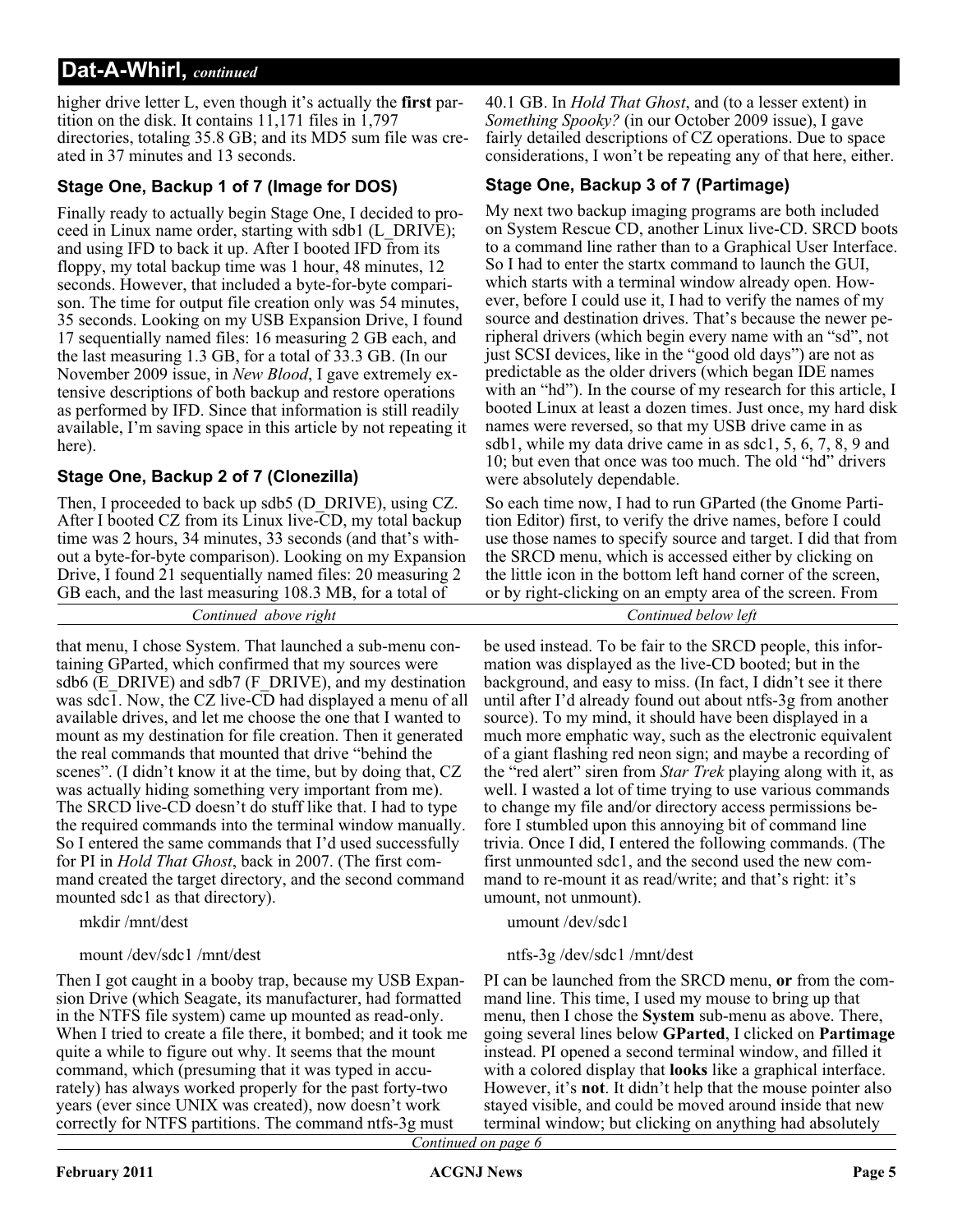**no** effect, because this is a text mode interface. Thus, it has to be navigated from the keyboard, using the Tab and arrow keys. On the first screen, I selected sdb6 as the "Partition to save/restore". I typed in "/mnt/dest/E-PI-SRTEST1" as the "Image file to create/use", and I selected "Save partition into a new image file" as the "Action to be done". Then I pressed F5 (Next). A second screen came up, listing further options; but I accepted all default entries, and pressed F5 again. Then I had to hit "OK" twice more before PI actually started. My total backup time was **2** hours, 38 minutes, 48 seconds. When I looked at my USB drive, I found 20 sequentially named files: 19 measuring 2 GB each, and the last measuring 556.8 **M**B, for a total of 38.5 GB.

### **Stage One, Backup 4 of 7 (FSArchiver)**

Since I could proceed to FSA without rebooting, my USB drive was still mounted, and I didn't need to repeat any of my earlier commands. So I just entered the following in my terminal window. It's very similar to what I used the last time I tested FSA (in *Wrap It Up*, my article in our December 2009 issue). The only new addition was -s 2000, which split the output file into 2 GB file segments, like the other programs did.

fsarchiver savefs -s 2000 /mnt/dest/F-FSA-SRTEST1.fsa /dev/sdb7

Unfortunately, I got the following error message:

oper\_save.c#1032,filesystem\_mount\_partition(): cannot mount partition [/dev/sdb7]: filesystem may not be supported by either fsarchiver or the kernel

*Continued above right Centinued below left*

creation time of the first file from the completion time of the last file gave me a duration of 2 hours, 13 seconds. That's as close as I'm going to get to my total backup time.

### **Stage One, Repeat Backup 1 (Image for DOS)**

This still left me without a backup of sdb7 (F\_DRIVE), however. So I made it with IFD. After I booted from the IFD floppy and ran IFD again, my elapsed time was 1 hour, 5 minutes, 32 seconds. This time, I didn't check off the "Validate Byte-for-Byte" option, so that's the actual time it took for IFD to make its backup. Looking at my USB Expansion Drive, I found 21 sequentially named files: 20 measuring 2 GB each, and the last one measuring 649.3 MB, for a total of 40.6 GB.

### **Stage One, Restoration 1 (FSArchiver)**

Before venturing into unknown Windows territory, I decided to perform test restorations of the four backups that I'd already made. I proceeded in Linux name order, starting with the sdb1 (L\_DRIVE) backup that I made using FSA. (I didn't restore the earlier sdb1 backup that I'd done with IFD; but I also didn't delete it from my USB drive yet either, "just in case"). In preparation, I removed my Ubuntu boot drawer and my data drawer from my computer, inserted the drawer containing my spare 80 GB target hard disk, connected my USB expansion Drive, and booted from the SRCD live-CD. Once at the desktop, I ran GParted as

I changed the end of the command to sdb6, and then re-ran it; and I got the same error message again. I got a fairly similar message in *Wrap It Up*, when I tried to back up sda5 (which was a Linux swap partition). At the time, I thought that FSA just didn't want to back up a swap partition. That assumption did make sense, because no imaging program should ever really want to make an image of a Linux swap partition. Like the Windows swap file, a Linux swap partition (and the information contained therein) is totally useless once its associated operating system has stopped running. Now, though, it seems more likely that FSA actually can't handle any logical partition. In order to test this new theory, I changed the command as follows, to make it back up my only non-logical drive: sdb1 (L\_DRIVE):

fsarchiver savefs -s 2000 /mnt/dest/L-FSA-SRTEST1.fsa /dev/sdb1

Then it ran. So I guess that FSA is even more "not ready for prime time" than I'd previously thought. In addition to this newly discovered deficiency, it still hasn't advanced to the point where it gives any sort of progress indication. Not even a simple "running" message on the command line. As I noted in *Wrap It Up*, if it wasn't for the way my drive indicator lights began flashing like crazy, I wouldn't even have known it was running. The cursor just sat there empty until FSA finally finished. Then, it displayed a "successfully processed" message, but no "elapsed time" indicator. When I looked at my USB drive, I found 17 sequentially named files: 16 measuring 2 GB each, and the last measuring 84.0 MB, for a total of 32.1 GB. Subtracting the

before, verifying that my USB disk came in as sdc1, and my empty target disk came in as sdb. While in GParted, I created an FAT32 primary partition on my target disk, which came in as sdb1. (From previous experience, I knew that FSA would bomb if I didn't give it something to overwrite). Then I entered the following in my terminal window. (That third line is very similar to the restore command I'd used previously, in *Wrap It Up*).

mkdir /mnt/dest

ntfs-3g /dev/sdc1 /mnt/dest

fsarchiver restfs /mnt/dest/L-FSA-SRTEST1.fsa id=0,dest=/dev/sdb1

As before, FSA gave absolutely no progress indication on the screen as it ran. This time, I got a book and sat like a lump in front of the computer, reading (and occasionally glancing at the screen). A change in the sounds coming from the hard disks alerted me that something was happening. I saw the "successfully processed" message appear, and I noted the time according to my wrist watch. Thus, the following FSA restore time is as accurate as it's possible to measure manually: 43 minutes and 30 seconds. Then, I shut down my computer, removed the SRCD live-CD, disconnected the USB drive, re-inserted the drawer containing my Ubuntu operating system, and re-started the computer. After Ubuntu booted, I accessed the newly restored partition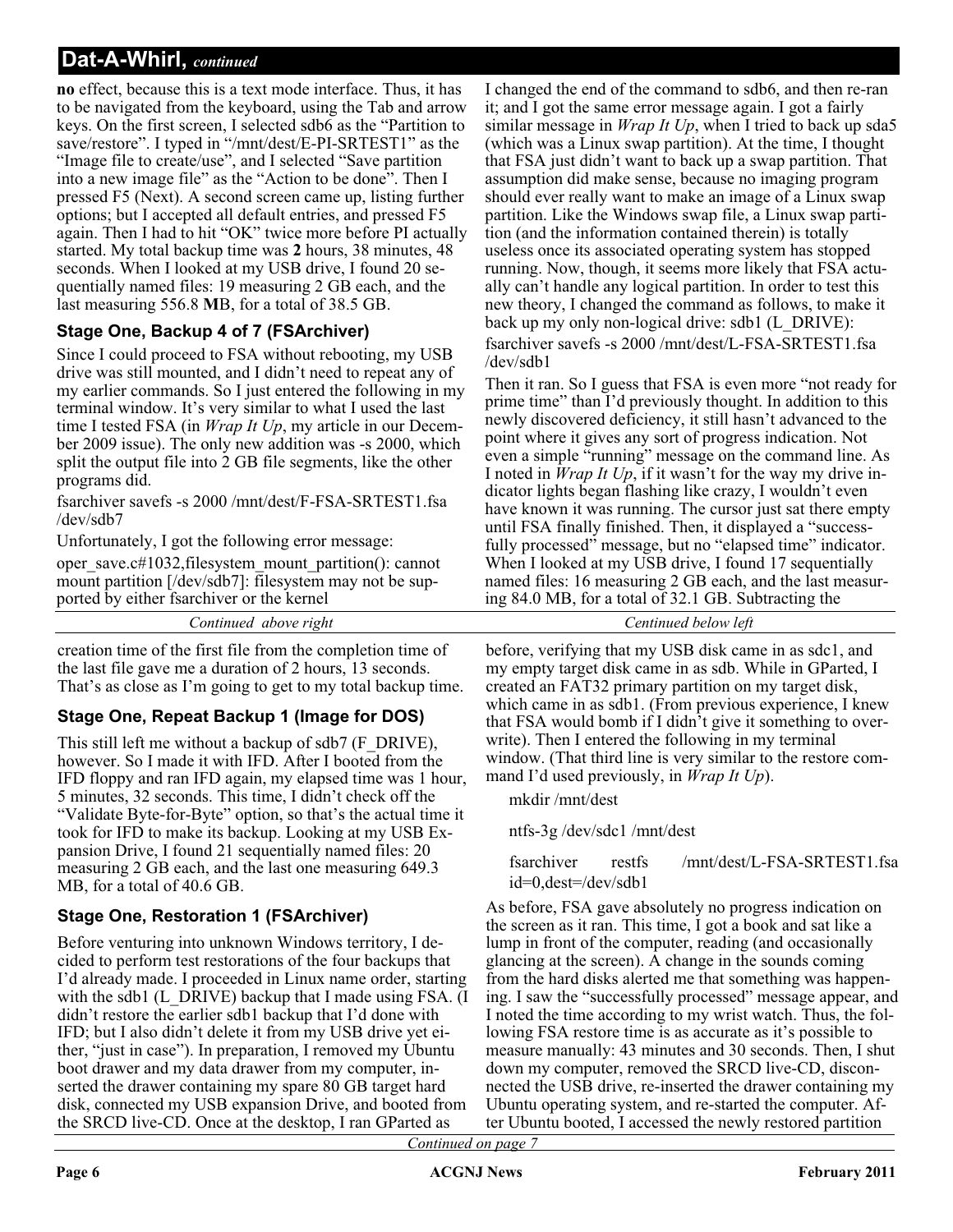on my spare hard disk, found the MD5 sum file, and double-clicked on it. 39 minutes and 0 seconds later, MD5summer finished with no errors. So that's one down, three to go. (Be aware that I did also have to do all of the drawer and CD removals and re-insertions described above for each of the other three restorations. I'm just going to omit most of those details below).

### **Stage One, Restoration 2 (Clonezilla)**

Next up was sdb5 (D\_DRIVE), made by CZ. In its "Select" mode" menu, CZ offers two options involving restoration: restoredisk ("Restore an image to local disk") and restoreparts ("Restore an image to local partitions"). Because Ghost for DOS (my standard for all comparisons) had no problem restoring the backup of any single partition to an entire hard disk, I tried the "local disk" option first; and since CZ can restore the entire contents of a full hard disk backup to a completely empty target disk, I left my spare 80 GB disk totally unallocated. Unfortunately, when I got to the "Choose the image file to restore" menu, the name of my backup just wasn't listed as one of the available choices. I guess that CZ can differentiate between a "whole disk" and an "only some partitions" backup, and refuses to list the latter when in restoredisk mode. To my mind, that's a sign of "less than flexible" thinking on the part of the CZ developers; but, after all, it's their program. They can write it any way they want, and (if I decide to keep using it), I'll

*Continued above right Continued below left*

partition, and replaced it with a logical partition, which came in as sdb5. Then, CZ ran. My total restore time was 1 hour, 32 minutes, 44 seconds. Running the MD5 sum file under Ubuntu, my total compare time was 43 minutes, 42 seconds, with no errors. Two down, two to go.

### **Stage One, Restoration 3 (Partimage)**

Next up was sdb6 (E\_DRIVE), made by PI. So I booted from the SRCD live-CD once more, and ran GParted as before. After verifying that my USB disk came in as sdc1, and my target disk came in as sdb5, I used GParted to **delete** sdb5. Then, I created an FAT32 primary partition in its place, which came in as sdb1. (Because I knew that PI would **also** bomb if I didn't give it something to overwrite). Then I entered the following commands in my terminal window. (I used **mount** because I wanted to see if I **could**, in fact, read NTFS partition sdc1 **without** using **ntfs-3g**).

mkdir /mnt/dest

### mount /dev/sdc1 /mnt/dest

### partimage

That third line launched PI from the command line. The only difference from before was that, instead of opening a second terminal window, PI took over the existing window instead. On the first screen, I selected sdb1 as the "Partition to save/restore". I typed in "/mnt/dest/E-PI-SRTEST1.000" as the "Image file to create/use", and I selected "Restore partition from an image file" as the "Action to be done".

have to adjust to doing it their way. So I went back and changed to restoreparts mode, and this time my backup was listed, so I selected it, and then proceeded. Unfortunately, I soon got an error message:

Error! No unmounted partitions are found! To use Clonezilla to save or clone a partition, the source partition must be unmounted!

Obviously, this message was written with backup operations in mind, but its meaning is clear enough. CZ wants there to be an unmounted partition in my target drive. In other words, when doing a partition restoration, CZ does need something to overwrite. So I ran GParted, and created a single primary partition, which came in as sdb1. I then proceeded as before, until I got a different error message:

Failed to restore partition image file /home/partimage/D-CZ-SRTEST-2010-12-27-06-img/sdb1 \* to /dev/sdb1! Maybe this image is corrupt!

Well, that was some progress, anyway. At least this error message actually applied to the restore operation that I was trying to perform. Or did it? Note that star (which they put there, not me). Right before it, they displayed a file name ending with "sdb1"; but a correct transcription of my backup's name would have ended in "sdb5". Could CZ be trying to tell me something? Forget about any degree of flexibility. Let's try "rigid" thinking on the part of the CZ developers. So I went back to GParted, deleted my primary

Then I pressed F5 (Next). A second screen came up, listing further options; but I accepted all the default entries, and just pressed F5 again. Then I had to hit "OK" once and "Yes" once before PI started. My total restore time was **32** minutes, 4 seconds. (Be assured that time value is **not** a typo). Running the MD5 sum file under Ubuntu, my total compare time was 50 minutes, 37 seconds, with **no** errors. That short restore time bothered me so much that I re-did it all over again, this time mounting sdc1 using the **ntfs-3g** command. (My working theory was that maybe that one time **wasn't** too fast. Maybe those previous restore times for FSA and CZ were **too slow** instead, possibly because ntfs-3g somehow demanded more "overhead"). However, my second restore time was 33 minutes, 28 seconds. Almost as fast as before, and still (as you'll see in a minute) just a **tiny** bit faster than IFD as well. My second MD5 compare time was 48 minutes, 56 seconds. A tad faster, but similar to before. Imagine that. Both times, it took MD5summer significantly **longer** to read this partition than it took PI to **write** it. How counter-intuitive. I can't explain these anomalous PI times; but then again, I don't **have** to. They're repeatable **and** verifiable. So they'll just have to be accepted "as-is". Weird! Anyway, that's three down, and one to go.

### **Stage One, Restoration 4 (Image for DOS)**

Last up was sdb7 (F\_DRIVE), made by IFD. I wanted to try IFD with a completely empty target disk, so I deleted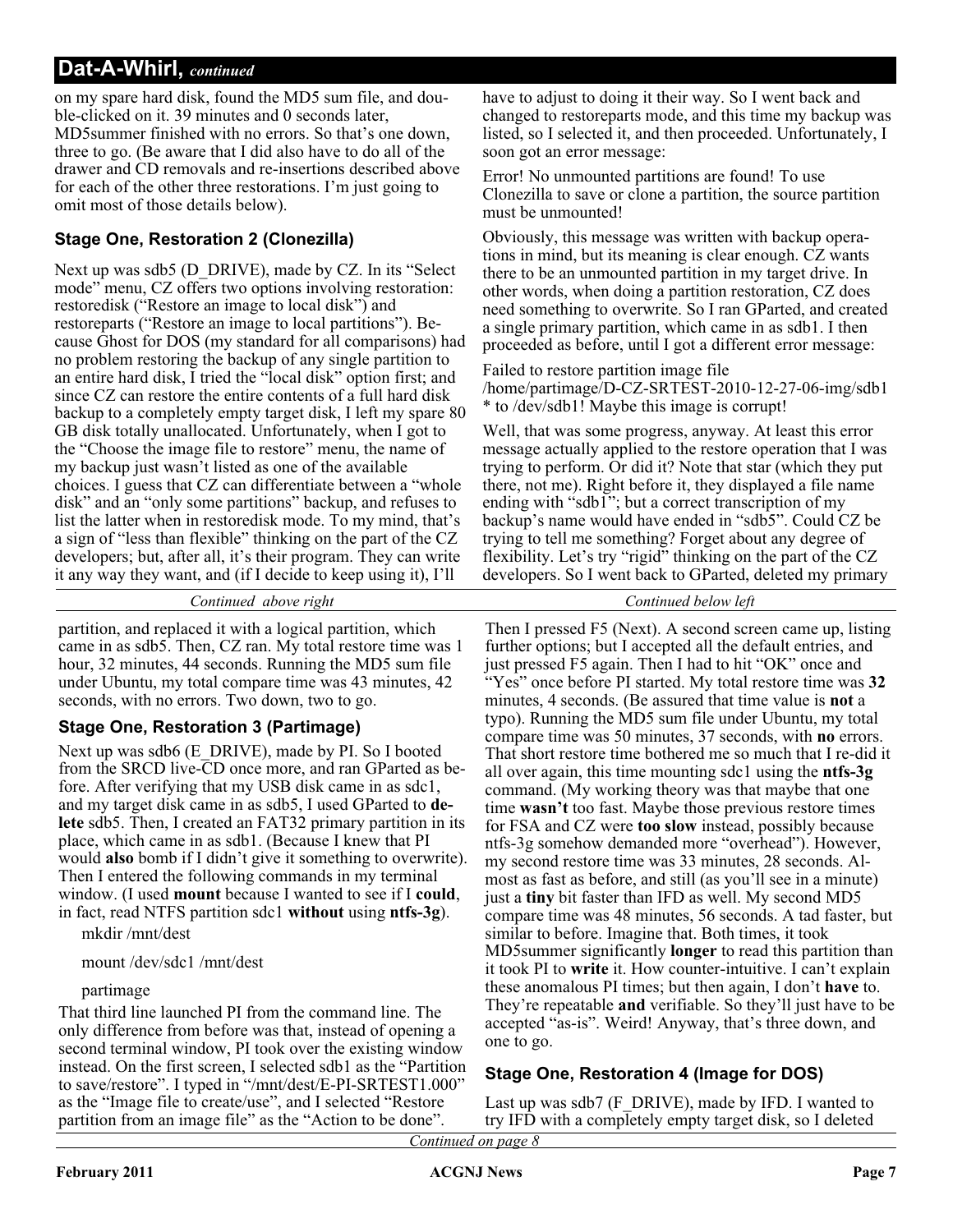the existing partition and left my spare 80 GB disk totally unallocated. Then, I booted from the IFD floppy and tried to restore my partition; and it worked! My elapsed time was 37 minutes, 18 seconds. (I also didn't check "Validate Byte-for-Byte" , so that's my true total restoration time). Running the MD5 sum file under Ubuntu, my total compare time was 33 minutes, 40 seconds, with no errors. That's four down, with Windows to go. However, before I could proceed into Windows World, there was one more thing I had to do. I do have an existing removable drive drawer for Windows; but I didn't want to unnecessarily "taint" it by installing programs on it that I don't intend to keep. (Even though it is already "polluted" by XP). So I pulled IFL off the "bench", and used it to make a backup of that drive. Then, I restored that backup to a spare 40 GB hard disk. (At 37.27 real GB, it was just slightly too small to be used as the target for my data partition restorations; but it had plenty of room to be a "stunt double" for my XP drive).

Here, let's take a time check. As I'm typing this, it's now 19 days to my deadline. Therefore, from the time I first started, it's taken me fourteen days to get this far. That's more than a third of my originally available time gone, and I'm only a little more than halfway through Stage One. In my defense, I must say those were a particularly busy two weeks, containing Christmas Eve, Christmas Day, New Year's Eve, New Years Day; and, I seem to recall, wasn't there something else? What could it have been? Oh yeah,

right, that's it: a humongous blizzard! Furthermore, this article itself has also grown humongous. At this point, it's over five and a half thousand words long. Even though I've now decided to put Stage Three off until next month, it could still wind up being a record breaker. If I can ever get it done, that is. So I'd better "get on the stick".

### **Stage One (Abrupt Conclusion)**

I did finish Stage One and Stage Two on time. Really, I did. As you'll see next month, I actually finished with time to spare, five days before my deadline; and furthermore, I did exceed 10,000 words: 10,043 (containing 47,144 characters) according to MS Word, and 10,269 (containing 57,110 characters) according to my word processor of choice, OpenOffice.org. Consulting Abiword (another Linux word processor), I got a clue as to what those character count differences might be. Abiword said; "Words: 10,271. Characters (with spaces): 57,112. Characters (no spaces): 47,146. However, note that its totals don't quite match the others, either. As to the difference in total words, my working theory for the past few years has been that OO.o and Word count hyphens and underscores differently; but I've never been able to "nail it down" for sure. Oh, well, maybe someday. As for now, it just makes more sense to split this article in half, rather than to go for the record. (Oh, well, maybe someday on that, too).

See you next month.  $\Box$ 

*Continued above right Continued below left*

### **Book Review — Windows 7: The Definitive Guide The Essential Resource for Professionals and Power Users**

### *Reviewed by Elsie Smith (lcms (at) pacbell.net), PC Community, CA (www.pcc.org)*

This is the kind of how-to book that anyone-regardless of skill level-can read from cover to cover and walk away with a wealth of knowledge about the subject at hand.

This book provides everything you need to manage and maintain Windows 7. You'll learn all of the features and enhancements in complete detail, along with specifics for configuring the operating system to put you in full control.

Bestselling author and Windows expert William Stanek doesn't just show you the steps you need to follow, he also tells you how features work, why they work, and how you can customize them to meet your needs. You'll also learn why you may want to use certain features of the operating system and when to use other features to resolve any problems you are having. Learn how to squeeze every bit of power out of Windows 7 to take full advantage of its features and programs.

When asked about the user level, Stanek replied: "This book doesn't focus on a specific user level. This isn't a lightweight beginner book or a book written exclusively for developers or administrators. Regardless of whether you are a beginning, power user, or seasoned professional, many of the concepts in this book will be valuable to you. And

you'll be able to apply them to your computer regardless of which edition of Windows 7 you are using."

\* Set up, customize, and tune Windows 7-Optimize its appearance and performance, install software - what has changed and what you need to know, customize your hardware, and install printers, scanners, and faxes

\* Manage your files and data-Search your computer more efficiently, secure your data, share and collaborate, and get the most out of optional programs such as Windows Live Mail

\* Master your digital media-Create media libraries, manage digital pictures and videos, make DVDs, and create movies

\* Get connected and start networking-Set up a home or small-office network, conquer Internet Explorer, and master on-the-go networking

\* Protect your computer-Keep your family safe while on the Internet, navigate the computer security maze, and configure Windows 7's protection features

Manage and support Windows 7 systems-Configure user accounts, disks and drives, troubleshoot and handle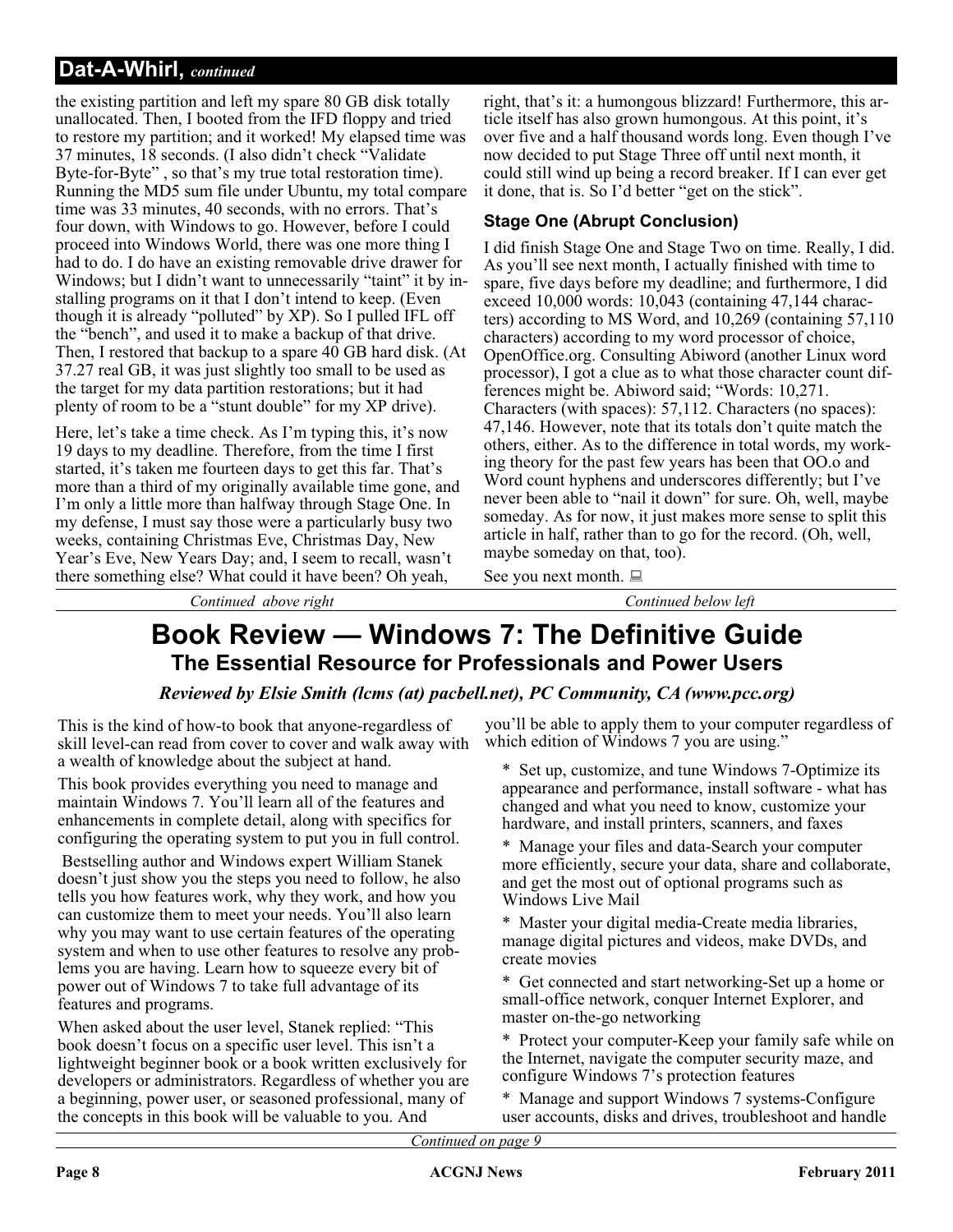### **Windows 7: The Definitive Guide,** *continued*

routine maintenance, and resolve advanced support and recovery issues

\* Learn advanced tips & techniques-Manage the Windows boot environment, explore Group Policy, and much more

### *Product Information*

Windows 7: The Definitive Guide

The Essential Resource for Professionals and Power Users

By William R. Stanek

O'Reilly Media, Inc.

*<http://www.oreilly.com>*

800-998-9938

List Price: O'Reilly Media: \$59.99

UG Price \$39.00 at: *<http://www.oreilly.com/store/>*

Free Online Edition: To try our Safari and the online edition of Windows 7: The Definitive Guide for 45 days, go to http://www.oreilly.com/go/safarienabled and enter the coupon code shown on the last page of your book. To see the complete Safari Library visit: http://safari.oreilly.com

*This article has been obtained from APCUG with the author's permission for publication by APCUG member groups; all other uses require the permission of the author (see e-mail address above).*

*Continued above right Continued below left*



### **PCmover**

### *George Harding (Georgehardingsbd (at) earthlink.net), Tucson Computer Society, AZ (www.aztcs.org)*

Laplink has had PCmover available for many years. Its purpose is to successfully transfer your data and programs from an old computer to a new one. The data part of the transfer is easy enough, in fact, Microsoft has an application called Easy Transfer that will do that part. However, to transfer the programs part is difficult. You usually have to install the original programs on the new computer, and then update them as necessary, which may take a long time

The PCmover process has been adapted to include the tricky process of upgrading from XP to Window 7. As you probably know, Microsoft requires you to do a "clean" install (format the hard drive, then install) if you are running XP, then reinstall and update all your programs. I tried the PCmover process in an update from XP to Window 7. Overall, I would say it was a remarkable success. Before you start doing an upgrade, it's wise to run Microsoft's Upgrade Advisor, available at Microsoft's site.

The first step, of course, is to make at least one complete backup of your system – not just the data files, but the entire partition in which XP is running. Some tech people even advise making two complete backups and having them verified by the backup software.

The next step is to download and install PCmover. You can download it at *[www.laplink.com/PCmover](http://www.laplink.com/PCmover)*. Once downloaded, you install it just like any other application. Laplink advises that you turn off any screen savers and power-saving settings. For laptops keep the power plug in. Your computer must stay awake during the entire procedure. They also recommend disabling anti-virus, spyware and similar applications because they probably won't be transferred correctly; you'll have to reinstall them after the upgrade.

Next, you run PCmover. You will need a serial number in order to run the program, which you should get when you download the program. The next screen of the program shows several choices for method of migration. You should choose the Windows 7 Upgrade Assistant method.

You can choose to migrate all users or only chosen ones. You'll usually choose all. Next, you'll be presented with a list of all your hard drives and partitions. You'll only want to migrate the partition/drive which has XP. Next you can exclude certain file types. You probably won't want to transfer the listed types, but it won't hurt anything if you do transfer them.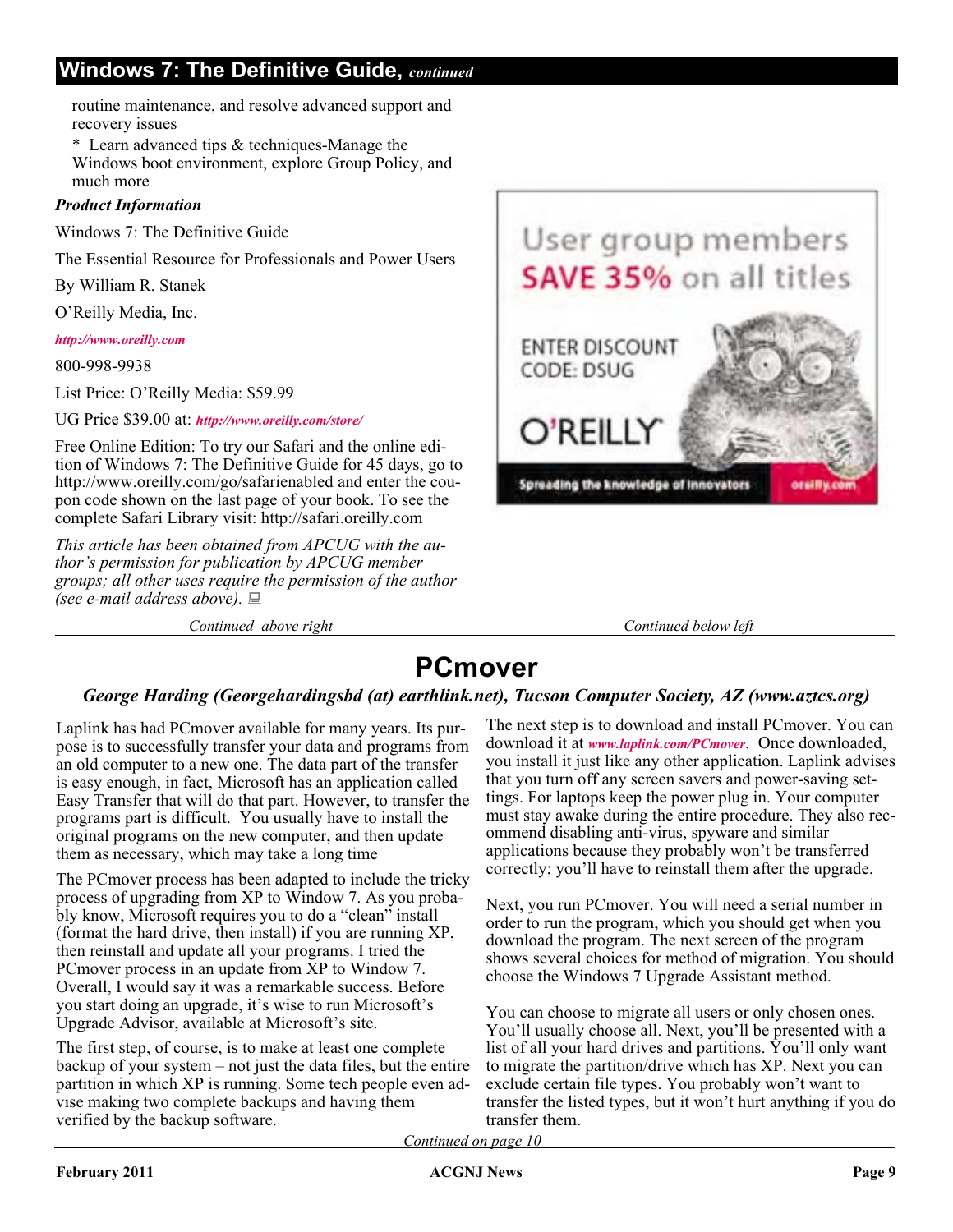### **PCmover,** *continued*

Next is a scan for applications. You'll get a list of all the applications on your computer. I got 112 in my list. You may deselect any of these which you don't want to migrate. I left them all checked.

The next step creates the list of applications you have chosen, and then asks you what name to give it and where to save it. You should save it on a different drive/partition from the one you are migrating, or on an external hard drive. You can give it any name you want. I called mine "upgrade."

Now, PCmover creates the Moving Van, the file that contains all the info to be migrated and saves it where you specified. This may be quite a large file. Mine was over 7 MB.

Now you upgrade to Windows 7 by selecting the Custom method. This will take a while, but your input will not be needed. Once complete, you reinstall PCmover on the upgraded computer, run it, find the Moving Van file and let PCmover migrate your applications and data. This transfer may take quite a while.

When completed, you should have all your applications and data that you wanted migrated available and working in Windows 7. There may be some of your applications that do not work in Windows 7. I had a few, but the problem was with Windows 7, not PCmover.

*Continued above right Continued below left*

I found this migration assistant to be easy to use and quite effective to migrate applications and files

- About: PCmover
- Vendor: Laplink
- www.laplink.com
- Price: Ranges from \$20 to \$60 for a single license

*This article has been obtained from APCUG with the author's permission for publication by APCUG member groups; all other uses require the permission of the author (see e-mail address above).*



### **Mac Tips**

### *Ernie Cox, Jr. (Ecoxjr (at) cox.net), Computer Club of Green Valley, Arizona (http://gvcc.apcug.org)*

### **Mac New Administrator Password**

On a Mac computer, over time you may get tired of using the "Admin Password" and want to change to a new one.

Go to System Preferences and click on "ACCOUNTS." An "Accounts" window will drop down. Click on the lock at the bottom left hand side of the window. You must know the old password to open the lock. When the lock opens, click on the name with "Admin" under it. Next click on "Password." Just to the right is "Change Password," click there.

A window will drop down for you to fill in the current password and new password. You must know the old password and verify the new password after writing it in.

Click on the words "Change Password," a window will drop down telling you that the password will be changed. If you want to change the administrator name along with the password, you will have to log out of the old name and then log into the new name on start-up to use the new account.

Once you have done the new log in, you must go to the My Account column. At the bottom are plus and minus signs.

Click on the old name with Admin and then click on the minus sign to delete the old name Admin. From there, you will log out and then log back into the new name Admin.

### **Quick General Mac Tips**

**Forgot your admin password?** Dig up your OS X install disk and insert it into your Mac drive. Restart your Mac, while holding down the "C" key. Select your lingo. In the menu bar, select "Utilities" and then select "Reset Password." Be sure to follow the directions, and you will be in business.

Perhaps your **DVD or CD is stuck** in the drive and won't come out after pushing the "eject" button. Try holding down the "E" key and "Command/Apple" key to eject the disc. If that doesn't work, shut down the computer, restart and hold down the "Ejection" key, (top right) on startup of your computer.

**Changing colors and size of a photo** can be done in either iPhoto or Preview. These programs are good for beginners and for people who don't have higher-grade programs. Preview can be used to put titles, type and other art into your pictures.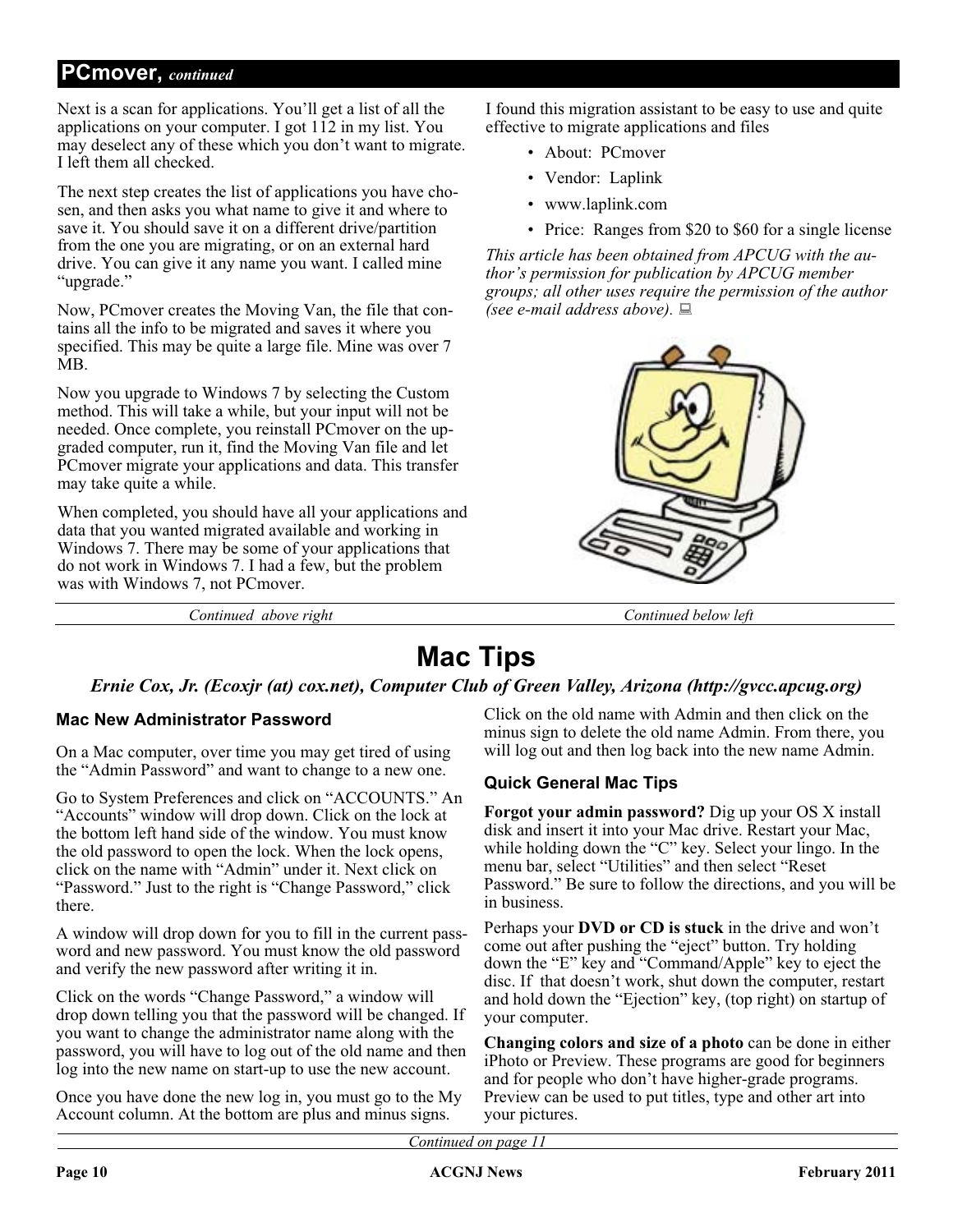If you are having **trouble sending large files** (10, 12, 15 MB size), you might try using a program called "YouSendIt" (*[www.yousendit.com](http://www.yousendit.com)*). It's free for the first 2 GB.

### **Apple Mail Tips**

1. You can mail someone a photo by firing up iPhoto and either dragging the selected image into Mail, or using iPhoto's Share > Email command. But there's quicker, easier way that bypasses iPhoto. In Mail, choose Window > Photo Browser. A floating window will appear instantly, showing the complete contents of your iPhoto library. Find the picture you want, drag it into a message window, and you're done.

2. If you receive mail in "plain text," you can decide what font, size, style and color the messages will use. You can extend the same courtesy to others. Mail uses "Rich Text" by default for outgoing messages, but you can change this by choosing Mail > Preferences, clicking the Composing icon on the toolbar, and then choosing Plain Text from the Message Format menu. (To change the format for an individual message, choose Format > Make Rich Text, or Format > Make Plain Text.)

3. If you encounter problems sending or receiving mail, you can find out exactly what's wrong by choosing Window > Connection Doctor. Mail will check each of your incoming and outgoing account connections, and display a

*Continued above right Continued below left*

optical drive, open Disk Utility. Then click the disc's name in the list on the left (one level below your optical drive), and click the New Image button. A dialog appears where you can name your disk image and choose where it's saved. In the dropdown for Image Format, choose DVD/CD Master.

Click Save, and Disk Utility will create a disk image that ends with a .cdr extension. This is an exact copy of the optical disc in your drive, so you can double-click the image to mount it, and it's just like you've mounted the disc itself. To burn a copy of the disk image to another optical disc, open Disk Utility, click the Burn button, navigate to the disk image you just created, and click Burn.

### **Computer Backups**

You never know when you might lose some of that good stuff on your computer and need to restore it. So, back it up. There are a number of ways to back up your computer, several of which have been written about many times: Time Machine, external hard drives, websites and Apple's Mobile Me. Now there's another way—your iPhone/iPad/iPod [device]. There's an application [app] named Phone View that can be purchased for \$20. Phone View can let you use your device as an external drive for storing files. Then Phone View makes it easy to search your device and transfer any piece of info back onto your computer should something be lost or accidentally deleted from your computer. The pictures will be smaller than originals because iTunes makes them smaller for the device.

window with a plain-English description of any problems found, usually with advice for fixing them.

4. If you sent a message to multiple email addresses, and later realized you forgot to include someone, you don't have to go to the trouble of opening the message in your Sent mailbox, copying its contents, and then pasting the text into a new message. Instead, select the message, choose Message > Send Again, and replace the existing recipients with the new one(s). The subject and message contents remain the same as before, although they can be edited if you like.

5. Attachments in messages you've received or in copies of outgoing messages in your Sent mailbox can eat up a lot of disk space. For IMAP or Exchange accounts that impose a storage quota this can be a significant worry. Mail can remove attachments from stored messages. If you've already saved a copy of the attachments elsewhere, using this feature is a good idea.

Locate one or more messages with attachments and choose Message > Remove Attachments. Behind the scenes, Mail duplicates the message (omitting attachments) and deletes the original one.

### **Back-up**

It's a smart idea to make a backup of important software discs, like those for your personal use (for example Mac OS X and extra applications discs). With the disc in your

*This article has been obtained from APCUG with the author's permission for publication by APCUG member groups; all other uses require the permission of the author (see e-mail address above).*

### **Bing — How's It Doing?** *Linda Gonse, Orange County PC Users Group*

Google is one of the smartest, most innovative companies in the world, but in its core business — online search — it's being routinely shown up by Microsoft's third-place search engine, Bing.

Bing is a surprisingly fast-moving, innovative product and it's forcing Google to play catch-up time and time again. For all of Bing's new ideas, it hasn't translated into big gains in users. The latest numbers from comScore show that 63 percent of searches in the U.S. are performed on Google, but just 13 percent are done on Bing. (Source: CNN.com, *<http:// bit.ly/adxP61>* August 2, 2010, by Jay Yarow, Business Insider)

Bing still handles a small slice of Web searches in the United States, 12.7 percent in June, compared with Google's 62.6 percent, as measured by comScore, the Web analytics firm. But Bing's share has been growing, as has Yahoo's, while Google's has been shrinking. (Source: nytimes.com, *<http://nyti.ms/ bqBtST>* August 1, 2010, by Claire Cain Miller and Ashlee Vance, New York Times)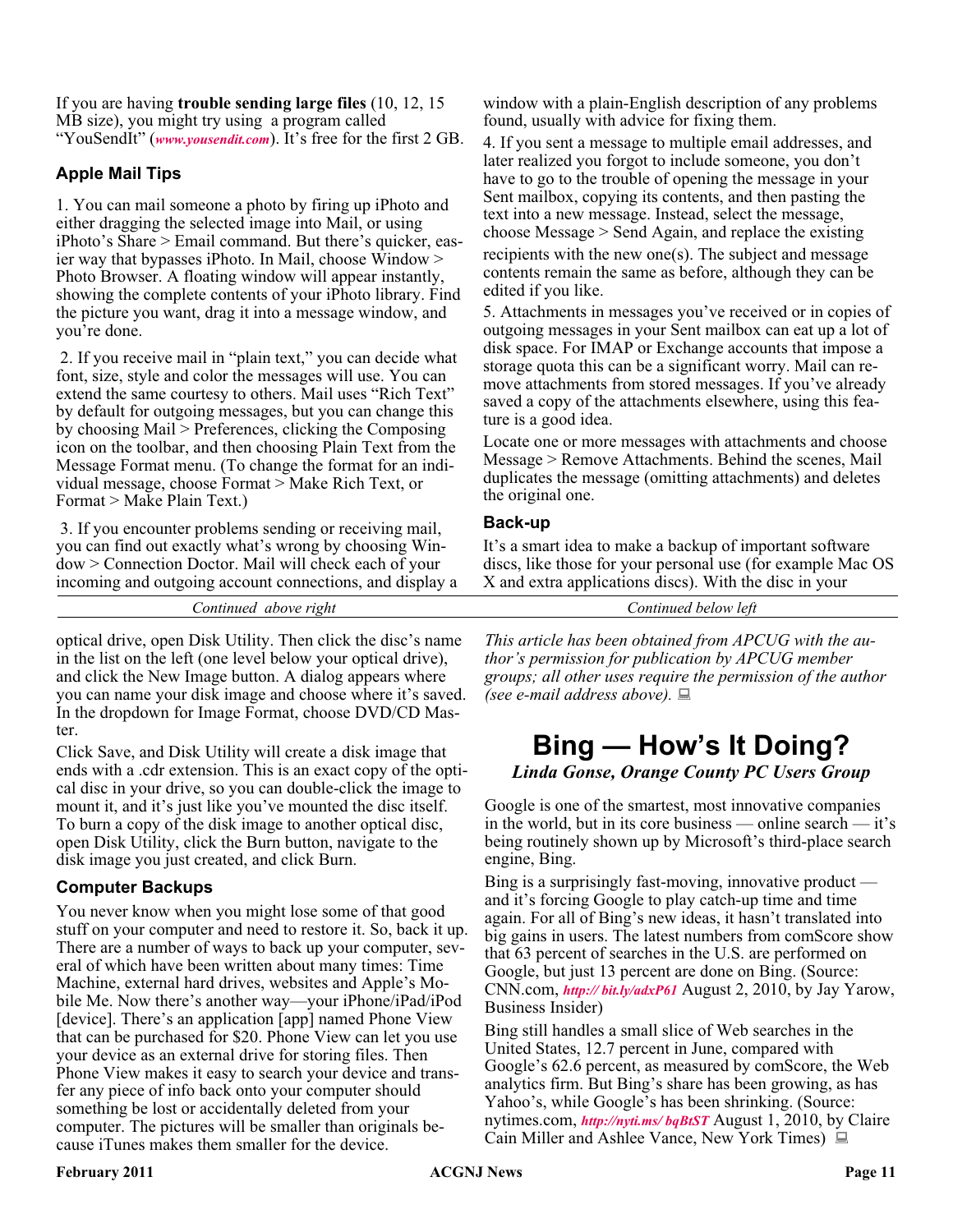#### **35th Anniversary Newsletter CD Now On Sale Handbrake** Beta .09 **Transform DVD to MPEG** Release *Orange County IBM PC Users' Group* Amateur Computer<br>Group of New Jersey NEW Amateur Computer \$8.00, includes HandBrake 0.9.4 is an open-source, GPL-licensed, postage multiplatform, multithreaded video transcoder, available for Mac<sub>O</sub>S X, Linux and Windows. \$7.00 if you pick it up at a HandBrake is a video transcoder that takes your movies and meeting 35<sup>\*</sup> Anniversary Newsletter Collection transfers them to a format that's useful on your computers, (Mulume 1, Number 1 Brenigh Weigme 35, Number media centers, and portable electronic devices. It converts Dopyington 1975-2010 to ACOHA Get yours most any video formats to a handful of modern ones. at fight funeral today! There's an old proverb in the video encoding world: **Back Issues Still Needed** "Speed, size, quality: pick two." It means that you al-Our collection remains incomplete. Below is a list of ways have to make a trade-off between the time it takes missing newsletters. Anyone who lends us one of to encode a video, the amount of compression used, and these (or supplies a good clear copy) will receive the the picture quality. Well, this release of HandBrake renext CD as our thanks. fuses to compromise. It picks all three. *<http://handbrake.fr/downloads.php>*1975: #2 and #3 (dates uncertain) 1976: January 1984: August 1985: June, July, August, September.

### **SIG News**

### **C/C++ Programming**

### *Bruce Arnold (barnold@blast.net) <http://www.blast.net/barnold>*

This is a forum for discussion of programming in general, beginning and intermediate level C, C++, C-Win programming, hardware, algorithms, and operating systems. We demonstrate real programming in a non-intimidating way, presenting complete code for working programs in 3-5 sheets of paper. Sample code is posted on our Web page after each demonstration.

*January:* HostShell - A Shell Program to Manipulate the HOSTS Virus and Spyware Protection. Object: To provide extra user features for the HOSTS file obtained from

*<http://www.mvps.org/winhelp2002/hosts.htm>*

The HOSTS file is part of the Internet software on all computers, but the standard file provides no extra protection. From Wikipedia: Specially crafted entries in the hosts file may be used to block online advertising, or the domains of known malicious resources and servers that contain spyware, adware, and other malware. The above web site provides a system that blocks approximately 20,000 bad web sites.

For details and sample code, visit our Website. *Our next meeting February 15*.

### **Mobile Devices**

*Brenda Bell (mobdevsig@acgnj.org)*

The Mobile Devices SIG meets the second Wednesday of alternate months, 7:30PM at SPRS in Scotch Plains, NJ.

The Mobile Devices SIG focuses largely on curent-generation cellphones and smartphones (such as Blackberry, Android, iPhone) which bridge the gap between basic cell phones and traditional computers, and how they can help you manage and organize your life.

Our membership ranges from those who have recently acquired their first, basic cellphone to those who develop applications for today's modern smartphones, iPods, and ultraportable computers. While we expect to spend much of our time investigating the built-in features and specialized applications available to modern smartphones, if you bring your basic (or multimedia) cell phone, iPod, or other mobile device with questions on how to use it, where to find applications, or what features they have, we are always happy to help! Meet and greet and plan where this event goes. Bring all your ideas, PDAa, fancy phones, etc. *Our next meeting February 9.*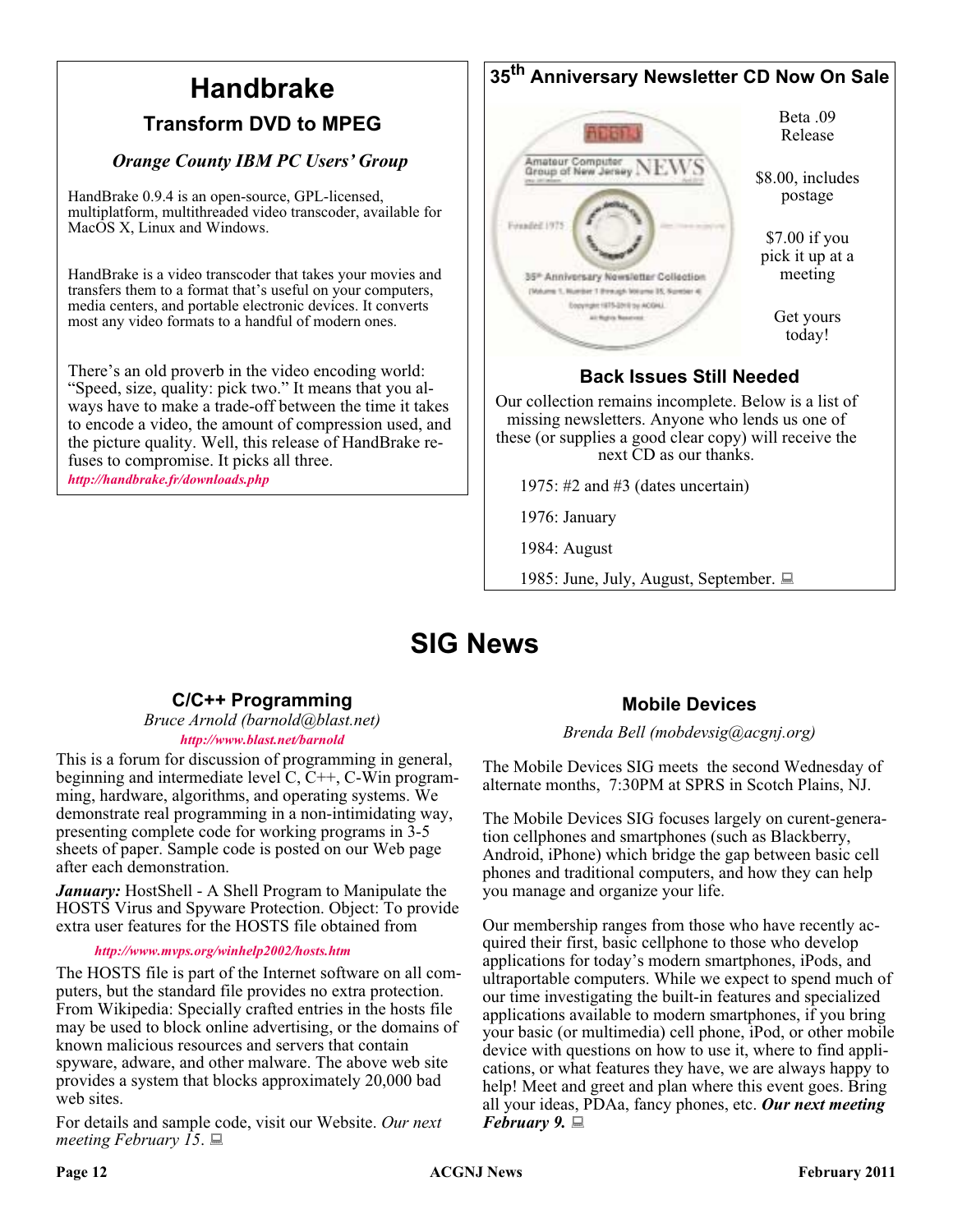### **SIG News**, *continued*

### **Layman's Forum**

Matt Skoda (som359@aol.com) *<http://www.acgnj.org/groups/laymans.html>*

*We meet on the second Monday of the month* (no meetings in July and August) to discuss issues of interest to noviceusers or those who are planning to get started in computing. Watch our Web page for updates and announcements.  $\Box$ 

### **FireFox Activity**

*Firefox@acgnj.org*

This SIG is intended to be an open forum for **all** FireFox and Mozilla techniques and technologies, to encourage study and development of web sites of all kinds. All browsers will be considered and examined. All are encouraged to "think out of the box" about new web site design. All members and guests are invited to check out the design concepts and voice their opinion. *Next meeting, February 21*.

### **NJ Gamers**

*Gregg McCarthy (greggmajestic@gmail.com)*

*<http://www.NJGamers.com>*

#### *[www.lanparty.com](http://www.lanparty.com)*

**The next Friday Night Frag will be February 11, 6 p.m. to Saturday 12 noon — 18 hours for 5 bucks!**

BYOC - Bring your own computer

BYOF - Bring your own food.

and if you don't like sitting on metal chairs... BYO chair!

### **LUNICS (Linux/Unix)**

Andreas Meyer (lunics@acgnj.org)

*<http//www.acgnj.org/groups/lunics.html>*

LUNICS is a group for those who share an interest in Unix and similar operating systems. While we do quite a bit with Linux, we've also been known to discuss Solaris and BSD as well. We meet on the first Monday of the month at the Scotch Plains Rescue Squad. See the web page for directions and more information.

*Our next meetings, February 7, March 7*

### **Window Pains**

John Raff (jraff@comcast.net)

### *<http://www.acgnj.org/groups/winpains.html>*

Our intent is to provide members with Windows oriented application discussions, Microsoft and Linux style. Presentation to be directed to more heavy technological level of attendee, although newbies are welcomed.

*February 18* : Donald McBide on Web TV

### **Main Meeting**

### *<http://www.acgnj.org/groups/mainmeet.html>*

*Mike Redlich (mike@redlich.net*)

*February 4*: Bob Hawes on FSF Compliant GNU/Linux Distributions. ■

### **Web Dev**

Evan Willliams (ewilliams@collaboron.com)

This SIG is an open forum for all Website Development techniques and technologies, to encourage study and development of web sites of all kinds. All languages will be considered and examined. The current project is a CMS for the club. Anyone interested in starting a new project, come to the meeting and announce / explain. Provide as much detail as possible. WebDev should be an all-encompasing development and examination forum for all issues, applications, OS, languages and systems one can use to build Websites. We currently have two Web dev languages .NET and Java as SIGs but other langages and OS need to be investigated, examined and tested; Windows, Linux, UNIX, DEC, Vax, HP etc. Intel-PC, Motorola - MAC etc. *Our next meeting March 9.*

### **Java**

Mike Redlich (mike@redlich.net) *<http://www.javasig.org>*

*February 8: Android 101 —* This month's meeting will feature Barry Burd providing a technical overview of Android. This presentation will cover fundamentals of the Android operating system, the app development lifecycle, and tools you can use to publish your app. We'll cover everything from Cupcake (Android 1.5) to Gingerbread (the brand-new Android 2.3) and beyond.  $\Box$ 

### **Hardware Activity**

Mike Reagan (hardware@acgnj.org)

This group is dedicated to repairing, refurbishing and/or recycling older computers. Ten people attended the first meeting of the ACGNJ Hardware Activity; so there is still a market for this type of event. One guy came all the way from the Bronx! Although we looked at some of the older equipment stored in the back room, most of our time was spent in talking about past experiences and planning for the future. Hopefully, we can establish a viable long-term schedule of projects, and keep the interest of those who attended this inaugural meeting. If you have a hardware problem, bring it in and we can all help fix or demolish it. (no guarantees either way)

### *Next meeting February 24*

### **Investment Software**

Jim Cooper (jim@thecoopers.org)

### *[http://www.acgnj.org/groups/sig\\_investment.html](http://www.acgnj.org/groups/sig_investment.html)*

The Investment SIG continues with presentations on how to use analysis programs TC2000 and TCNet. Large charts are presented on our pull down screen and illustrate the application of computer scans and formulas to find stocks for profitable investments. Technical analysis determines buy points, sell points and projected moves. Technical analysis can also be used on fundamentals such as earnings, sales growth, etc. We're no longer focusing on just Telechart -- if you are using (or interested in) Tradestation, eSignal, VectorVest -- or just in learning how to select and use charting and technical analysis, come join us !!

### *Our next meetings: February 10.*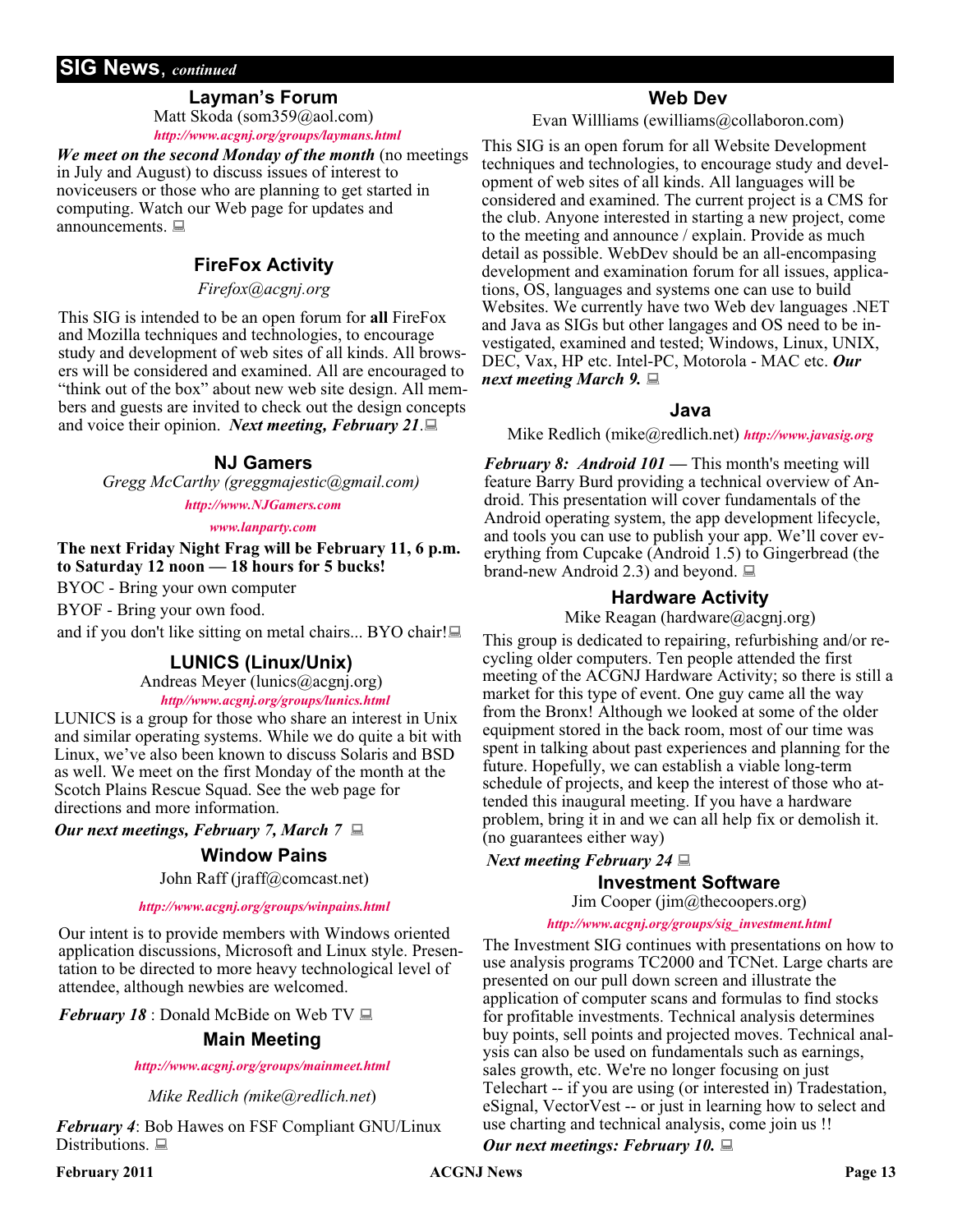### **Guru Corner**

If you need help with any of the technologies listed below, you can call on the person listed. Please be considerate and ca

### **Discount Computer Magazine Price List**

**As described by the DealsGuy**

| ou can call on the person listed. Please be considerate and<br>ll before 10 PM. |                     |              |                                                                                                                         | 1 <sub>yr</sub> |       | $2 \text{ yr}$ 3 yr |
|---------------------------------------------------------------------------------|---------------------|--------------|-------------------------------------------------------------------------------------------------------------------------|-----------------|-------|---------------------|
|                                                                                 |                     |              | <b>Computer Games</b>                                                                                                   | \$10.95         | 20.95 | 29.95               |
|                                                                                 | <b>Software</b>     |              | <b>Computer Gaming World</b>                                                                                            | 14.95           | 28.95 | 41.95               |
|                                                                                 |                     |              | Computer Shopper1                                                                                                       | 16.97           | 32.95 | 47.95               |
| <b>HTML</b>                                                                     | Mike Redlich        | 908-246-0410 | Dr. Dobbs Journal                                                                                                       | 15.95           | 30.95 |                     |
|                                                                                 | Jo-Anne Head        | 908-769-7385 | Mac Addict                                                                                                              | 10.97           |       |                     |
| ColdFusion                                                                      | Jo-Anne Head        | 908-769-7385 | Mac Home Journal                                                                                                        | 15.97           | 29.97 |                     |
|                                                                                 |                     |              | Mac World                                                                                                               | 12.95           |       |                     |
| <b>CSS</b>                                                                      | Frank Warren        | 908-756-1681 | Maximum PC                                                                                                              | 9.95            | 18.95 | 27.95               |
|                                                                                 | Jo-Anne Head        | 908-769-7385 | Microsoft System Journal                                                                                                | 21.95           | 39.95 |                     |
| Java                                                                            | Mike Redlich        | 908-246-0410 | PC Gamer                                                                                                                | 12.95           |       |                     |
|                                                                                 |                     |              | PC Magazine (22/44/66 Issues)                                                                                           | 25.97           | 48.95 | 68.95               |
| $C++$                                                                           | <b>Bruce Arnold</b> | 908-735-7898 | PC World                                                                                                                | 16.95           |       |                     |
|                                                                                 | Mike Redlich        | 908-246-0410 | Wired                                                                                                                   | 6.00            | 12.00 | 17.00               |
| ASP                                                                             | Mike Redlich        | 908-246-0410 | These prices are for new subscriptions and renewals. All<br>orders must be accompanied by a check, cash or Money        |                 |       |                     |
| Perl                                                                            | John Raff           | 973-560-9070 | Order. Make payable to Herb Goodman, and mail to:                                                                       |                 |       |                     |
|                                                                                 | Frank Warren        | 908-756-1681 | Herb Goodman, 8295 Sunlake Drive, Boca Raton,<br>FL 33496                                                               |                 |       |                     |
| XML                                                                             | Mike Redlich        | 908-246-0410 | Telephone: 561-488-4465, e-mail: hgoodman@prod-<br>igy.net                                                              |                 |       |                     |
| Genealogy                                                                       | Frank Warren        | 908-756-1681 | Please allow 10 to 12 weeks for your magazines to start.                                                                |                 |       |                     |
| Home Automation Frank Warren                                                    |                     | 908-756-1681 | For renewals you must supply an address label from your<br>present subscription to insure the correct start of your re- |                 |       |                     |
| <b>Operating Systems</b>                                                        |                     |              | newal. As an extra service I will mail a renewal notice<br>about 4 months prior to their expiration date. I carry more  |                 |       |                     |
| Windows 3.1                                                                     | Ted Martin          | 732-636-1942 | than 300 titles at excellent prices — email for prices. $\Box$                                                          |                 |       |                     |

### **ACGNJ MEMBERSHIP APPLICATION**

Sign up online at http://www.acguj.org/membershipApplication.html and pay dues with PayPal.

|                            |                                                                       | Dues                                                                                                                   |                |                           |
|----------------------------|-----------------------------------------------------------------------|------------------------------------------------------------------------------------------------------------------------|----------------|---------------------------|
|                            | <b>US/CANADA</b>                                                      |                                                                                                                        | <b>STUDENT</b> | <b>SENIOR CITIZEN</b>     |
| Year<br>2 Years<br>3 Years | \$25<br>\$40<br>\$55                                                  |                                                                                                                        | \$20           | (Over 65)<br>\$20<br>\$45 |
|                            |                                                                       |                                                                                                                        |                |                           |
|                            | Mail this application and your check to:<br>AMATEUR COMPUTER GROUP OF | AMATEUR COMPUTER GROUP OF NEW JERSEY, INC., P.0. BOX 135, SCOTCH PLAINS, NJ 07076<br>New Member Renewal Address Change |                |                           |
| First Name                 |                                                                       | Last Name                                                                                                              |                | Phone                     |
| Mailing Address            |                                                                       |                                                                                                                        |                | E-Mail                    |

What topics would you like to see covered at club meetings?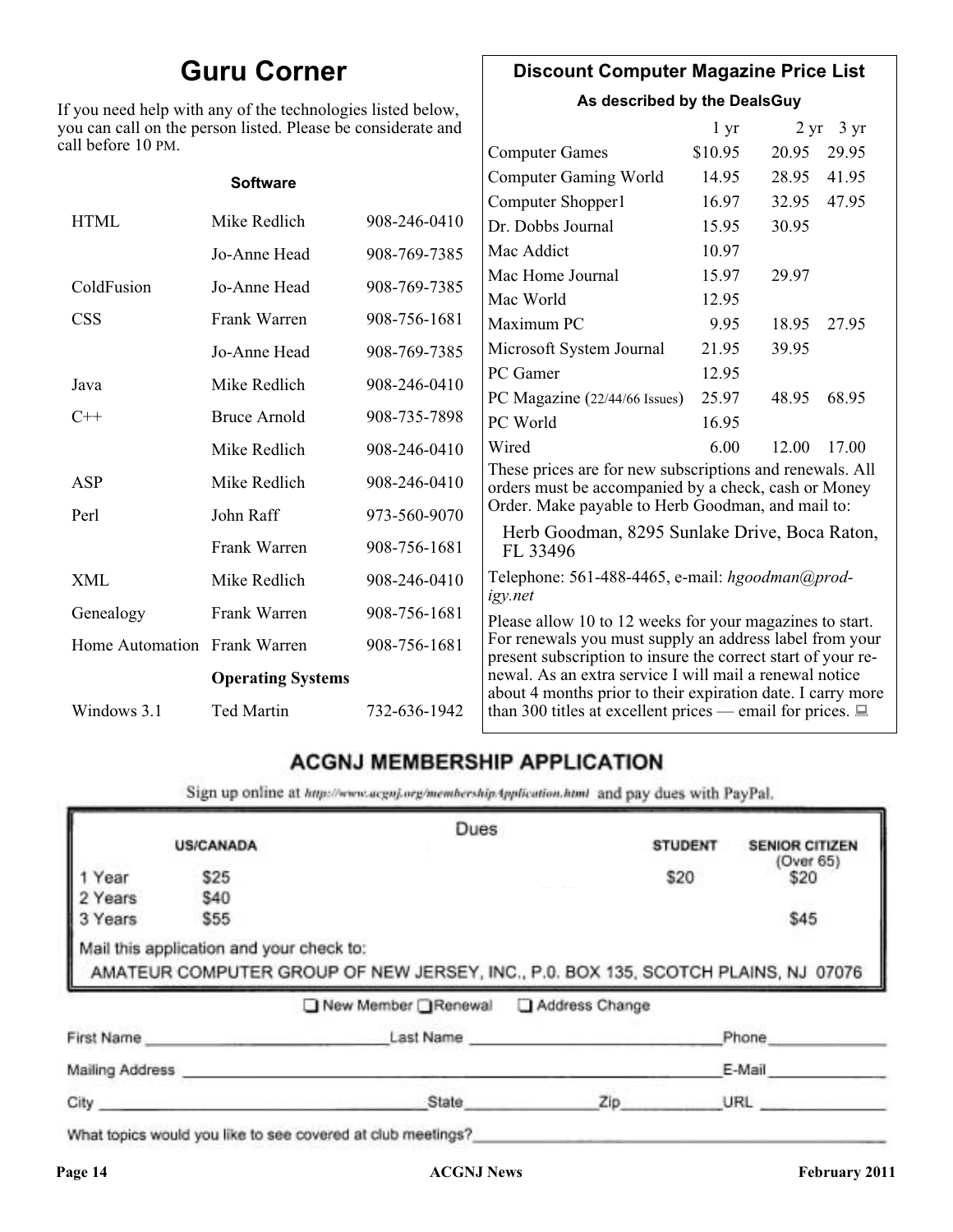| <b>Other Local Computer Groups</b>                                                                                                                                             |                                                                                                                                                           |                                                                                                                                                                      |  |  |
|--------------------------------------------------------------------------------------------------------------------------------------------------------------------------------|-----------------------------------------------------------------------------------------------------------------------------------------------------------|----------------------------------------------------------------------------------------------------------------------------------------------------------------------|--|--|
| <b>Princeton Macintosh User Group:</b> 7:15 pm 2nd<br>Tuesday, Jadwin Hall, A-10, Washington Rd,<br>Princeton, $(609)$ 252-1163, www.pmug-nj.org                               | Linux Users Group in Princeton: 7 pm, 2nd<br>Wednesday, Lawrence Branch Mercer Library,<br>Rt#1 & Darrah Lane, Lawrence NJ<br>http://www.lugip.org        | <b>New York PC:</b> 3rd Thurs, 7 pm, PS 41, 116 W<br>11th St. For info call hotline, (212) 533-NYPC,<br>http://www.nypc.org                                          |  |  |
| <b>Computer Education Society of Philadelphia:</b><br>Meetings & Workshops at Jem Electronics, 6622<br>Castor Ave, Philadelphia PA. www.cesop.org/                             | <b>Brookdale Computer Users Group:</b> 7 pm, 3rd<br>Friday, Brookdale Community College, Bldg<br>MAN Rm 103, Lincroft NJ. (732)-739-9633.<br>www.bcug.com | NJ Macintosh User Group: 8 pm, 3rd Tuesday,<br>Allwood Branch Library, Lyall Rd, Clifton NJ.<br>$(201)$ 893-5274 http://www.njmug.org                                |  |  |
| PC User Group of So. Jersey: 2nd Mon., 7 pm,<br>Trinity Presb. Church, 499 Rt 70 E, Cherry Hill,<br>NJ. L. Horn, (856) 983-5360<br>http://www.pcugsj.org                       | Hunterdon Computer Club: 8:30 am, 3rd Sat,<br>Hunterdon Medical Center, Rt 31, Flemington NJ.<br>www.hunterdoncomputerclub.org. (908)<br>995-4042.        | NY Amateur Computer Group: 2nd Thurs, 7<br>pm, Rm 806 Silver Bldg, NYU, 32 Waverly Pl,<br>NYC http://www.nyacc.org                                                   |  |  |
| Morris Micro Computer Club: 7 pm 2nd Thurs.,<br>Morris County Library, Hanover Ave, Morristown<br>NJ, (973) 267-0871.<br>http://www.morrismicro.com                            | Central Jersey Computer Club: 8 pm, 4th Fri-<br>day, Rm 74, Armstrong Hall, College of NJ. Rich<br>Williams, (609) 466-0909.                              | NJ PC User Group: 2nd Thurs, Monroe Rm at<br>Wyckoff Public Library, 7 pm. Maureen Shannon,<br>$(201)$ 853-7432, www.njpcug.org                                      |  |  |
| <b>Philadelphia Area Computer Society: 3rd Sat, 12</b><br>noon Main Meeting, groups 8 am-3 pm. Upper<br>Moreland Middle School, Hatboro PA. (215)<br>764-6338. www.pacsnet.org | NJ Computer Club: 6:15 pm, 2nd Wednesday ex-<br>cept Jul & Aug, North Branch Reformed Church,<br>203 Rt 28, Bridgewater NJ. http://www.njcc.org           | Princeton PC Users Group: 2nd Monday,<br>Lawrenceville Library, Alt Rt 1 & Darrah Lane,<br>Lawrenceville, Paul Kurivchack (908) 218-0778,<br>http://www.ppcug-nj.org |  |  |

| <b>Classified</b>                                                                                                                                                                                                                                                                                                                                                                             | <b>Radio and TV Programs</b>                                                                                                                                                                                                                                                                                                                                          |
|-----------------------------------------------------------------------------------------------------------------------------------------------------------------------------------------------------------------------------------------------------------------------------------------------------------------------------------------------------------------------------------------------|-----------------------------------------------------------------------------------------------------------------------------------------------------------------------------------------------------------------------------------------------------------------------------------------------------------------------------------------------------------------------|
| <b>FREE TO MEMBERS.</b> Use our clas-<br>sified ads to sell off your surplus computer<br>stuff. Send copy to Classified, ACGNJ<br>NEWS, P.O. Box 135, Scotch Plains NJ<br>07076 or e-mail to the editor,<br><i>bdegroot@ptd.net.</i> Classified ads are free<br>to members, one per issue. Non-members<br>pay \$10. Send check payable to ACGNJ<br>Inc. with copy. Reasonable length, please. | IMOUNTON AVE<br><b>Computer Radio Show, WBAI</b><br>Amold<br>Slenside Rd<br>99.5 FM, NY, Wed. 8-9 p.m.<br>Auditorium<br>The<br><b>Software</b><br>Review,<br>L Exh A3<br>Channel, Saturday<br>Learning<br>$\sqrt{3}$<br>$10-10:30$ p.m.<br>On Computers, WCTC 1450<br>0.5.22<br>AM, New Brunswick, Sunday<br>Echo<br>Queen<br>1-4 p.m. To ask questions call<br>Diner |
| Member of<br>ociation of<br>Personal Computer User Groups                                                                                                                                                                                                                                                                                                                                     | (800) 677-0874.<br>Borle Ave<br>D<br><b>Cantrol Ave</b><br><b>PC Talk</b> , Sunday from 8 p.m. to<br>Territory<br>Scotch Plains<br>10 p.m., 1210 AM Philadelphia.<br>Rescue Sound<br><b>Ext 135</b><br>1800-876-WPEN, Webcast<br>at http://www.pctalkweb.net.<br>$\mathbf{v}_{q}$                                                                                     |

#### *<http://www.apcug.net>*

### **Directions to Meetings at Scotch Plains Rescue Squad, 1916 Bartle Ave., Scotch Plains NJ**

#### **From New York City or Northern New Jersey**

Take Route 1&9 or the Garden State Parkway to US 22 Westbound.

#### **From Southern New Jersey**

Take Parkway north to Exit 135 (Clark). Stay on left of ramp, follow circle under Parkway. Bear right to Central Avenue; follow to Westfield and under RR overpass. Left at light to North Avenue; follow to light in Fanwood. Right on Martine (which becomes Park Ave). Right on Bartle Ave in middle of shopping district.Scotch Plains Rescue Squad (2-story brick) is located on the right. Do not park in the row next to the building — you'll be towed.

### **From I-78 (either direction)**

Take exit 41 (Scotch Plains); follow signs to US 22. Turn right at light at bottom of hill and use overpass to cross Rt. 22. Follow US 22 Westbound directions.

### **From US 22 Westbound**

Exit at Park Avenue, Scotch Plains after McDonalds on the right, diagonally opposite Scotchwood Diner on the left, immediately before the overpass. After exiting, turn left at the light and use overpass to cross US 22. Bear right at bottom of ramp to continue south on Park Avenue. Turn left at the second light (a staggered intersection). Scotch Plains Rescue Squad (2-story brick) is on the right. Do not park in the row next to the building — you'll be towed. We meet on the second floor, entering by the door at the right front of the building.

### **From Western New Jersey**

Take US 22 Eastbound to the Park Avenue exit. The exit is about a mile past Terrill Road and immediately past the overpass. Exit onto Park Avenue South and follow the directions above to the Rescue Squad building.